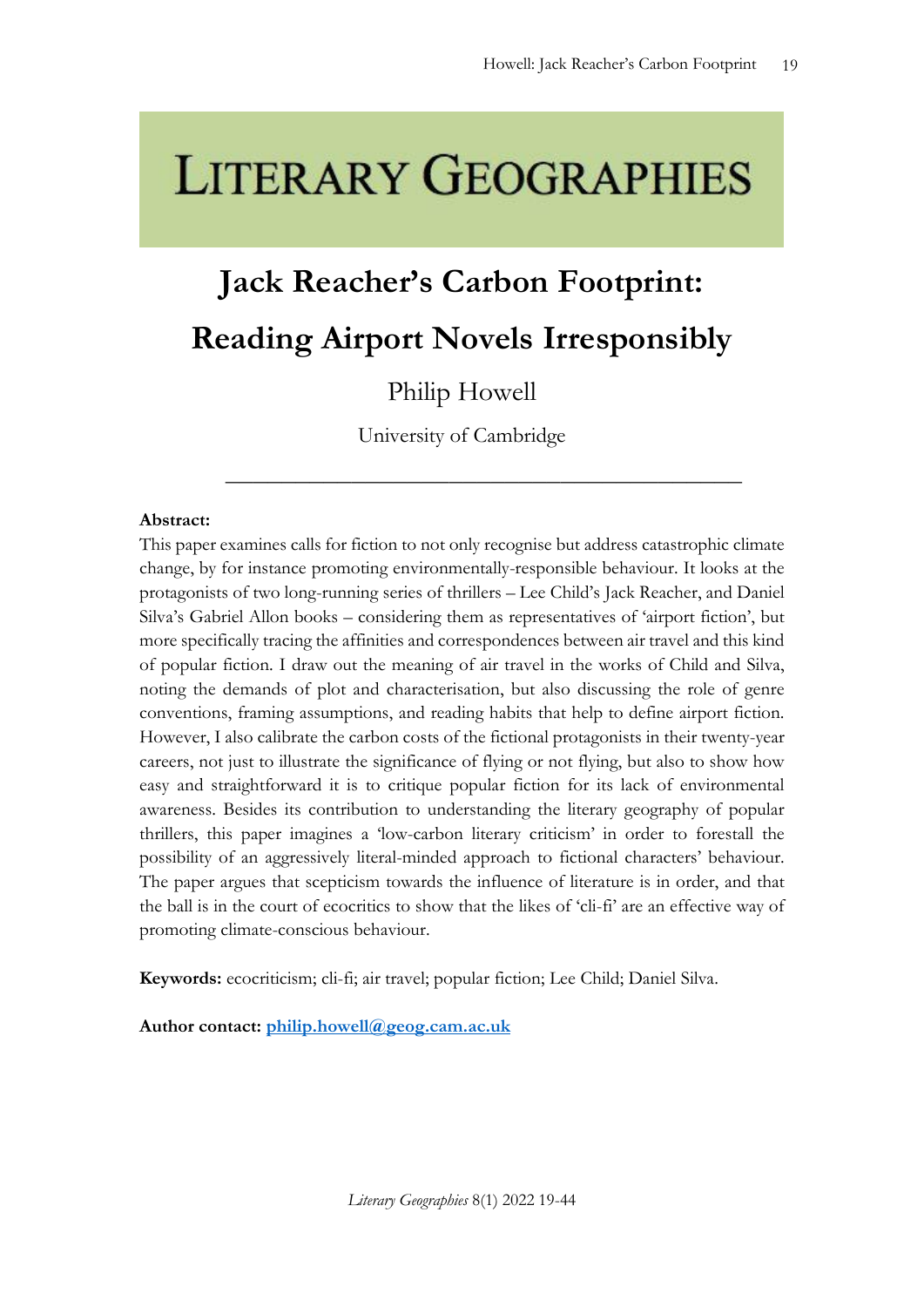#### **Introduction**

In a serious and suspicious age (Felski 2011; 2015), it is too much to hope that the pleasures of reading be spared from the imperative of addressing catastrophic climate change. The urgency of the crisis has compelled critics to argue that fiction must recognise not just the reality of anthropogenic global warming, but also its responsibilities. The rise of climate fiction – 'cli-fi' – is only the most obvious manifestation of this deeply felt need to disseminate 'affectively potent proenvironmental narratives' (Schneider-Mayerson 2018: 495). Ecocriticism, more generally, approves the power of fiction to advance 'changes in perceptions, understandings, and expectations' (Thornber 2017: 265). The familiar refrain is that we need stories now more than ever (Bloom 2015, Elmore 2020).<sup>1</sup>

Explicitly didactic fiction, informed by 'ecological sustainability ideology,' is enthusiastically promoted by some, notably where children and young adults are concerned (Bigger and Webb 2010; White, Auld and Wells 2021).<sup>2</sup> Aiming to encourage the 'adults of the future' to 'develop criticality,' Stephen Bigger and Jean Webb explicitly link reading matter with environmental responsibility: 'Because we view stories as potentially empowering for young people, we also consider the extent to which the reading of stories stimulates attitude formation, behaviour change and personal agency in young readers with regard to social and environmental responsibility' (Bigger and Webb 2010: 402). This agenda is hardly representative, and ecocritical approaches that deal with adult readers rarely make quite such bold claims, but the general sentiment is shared: better stories make better people make better behaviour. The emerging canon of cli-fi has been a particularly popular topic for curriculum development (see Johns-Putra 2016; for the canon, see Trexler 2015). It is hard to disagree with such modest and moderate suggestions as 'Literature brings the reader in on an emotional level to shape and develop beliefs and attitudes' (Beach, Share and Webb 2017: 51).<sup>3</sup> But here again are Bigger and Webb, whose clarion is all the more deafening for being directed at children:

We argue that fiction's concern for heroic action and the victory of good over evil supports the development of 'heroic resisters' who will fight actively against peer pressure, injustice, irresponsibility and unethical behaviour, and who can become agents for change. (Bigger and Webb 2010:  $411$ )<sup>4</sup>

Given such enthusiasm for 'ecological sustainability ideology,' I would not be surprised if like-minded critics and educators soon go a step further, and condemn fictional characters for their environmental failings: fictional lifestyles, as in life, feel ripe for criticism.<sup>5</sup> I don't know of anyone who has actually come out and argued that literary characters should be subject to the same suspicion as those of us in the real world. But here is an early cli-fi review by Rebecca Tuhus-Dubrow (2013), singling out the sins of the hapless British physicist Michael Beard, protagonist of Ian McEwan's much-admired *Solar* (2010):

While Beard embarks on his solar-energy scheme, his personal behavior is both literally contributing to the problem (he flies constantly and has become so fat that, on land, only an SUV can comfortably accommodate him) and symbolic of the lack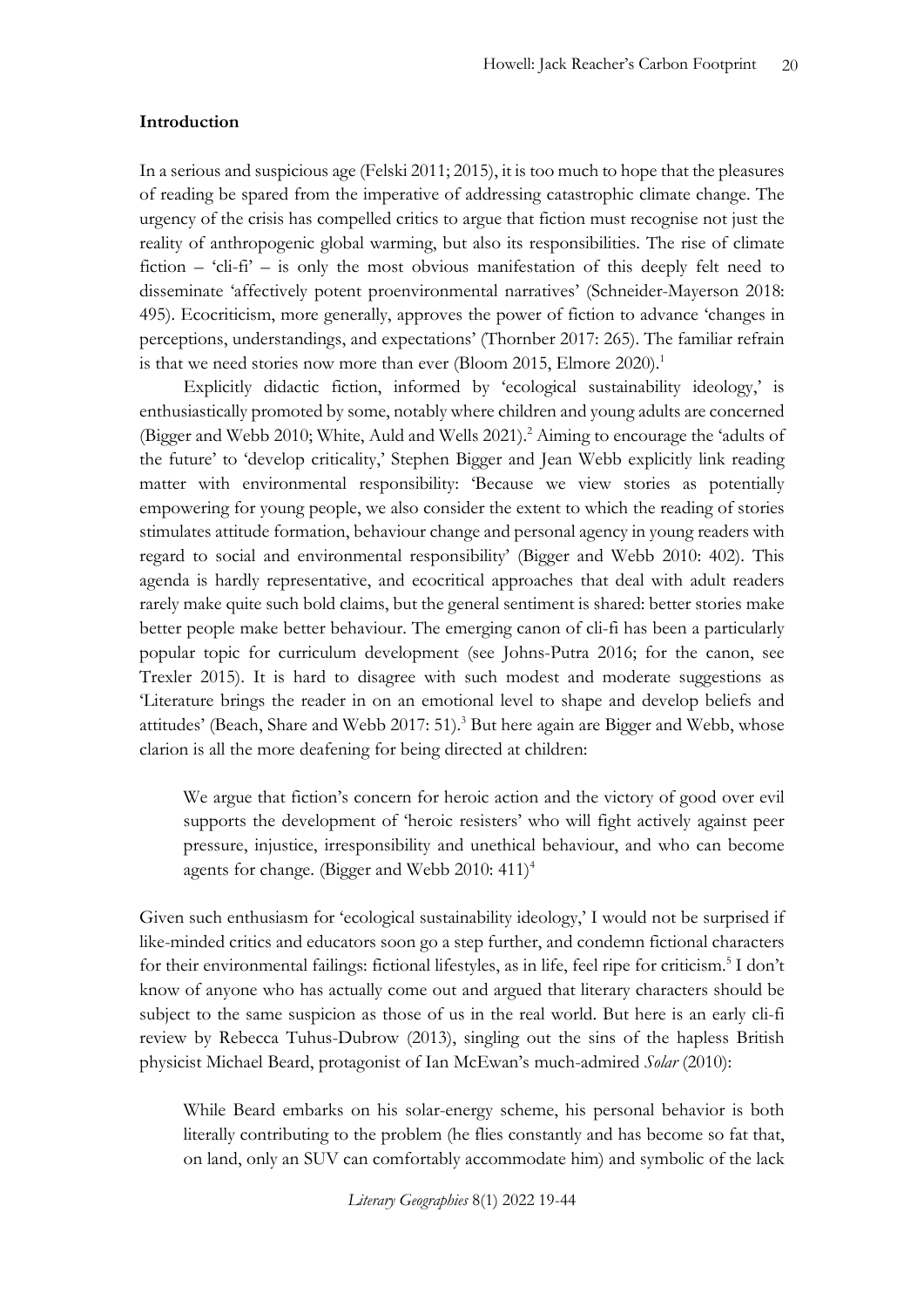of discipline that has put us in our predicament. As an extremely intelligent creature who exploits those around him and is ultimately self-destructive, he seems to stand in for the entire human species. (Tuhus-Dubrow 2013: 60)

In Tuhus-Dubrow's aggressively literal reading, ethical and environmentally conscious criticism extends seamlessly to character behaviour. It is plainly unnecessary of Tuhus-Dubrow to single out Beard for being 'overweight, short, balding' (Tuhus-Dubrow 2013: 60), in addition to his other supposedly unattractive qualities, but McEwan probably greenlights the idea by presenting his character's greed and selfishness as coequal contributors to the global climate emergency. In this kind of criticism, fat-shaming and flight-shaming go hand in hand.

No-one disapproves of the wider pro-environmental sentiments – why on earth should they? But here we approach some of the difficulties with these zealously ecocritical readings. For *Solar* can only work as environmentally effective fiction so long as the *good* reader, the reader of *literary* fiction, is left in no doubt that profligate lifestyles like these are bad for the planet. But it is of course vanishingly unlikely that Ian McEwan's readers picked up the novel innocent of opinions, somehow being both blank slates as well as highbrowed. Nor is it easy to see how such fiction can shape people's views and their behaviours, unless we imagine that people are to be force-fed environmentally progressive fiction.<sup>6</sup> I venture to suggest that a diet of 'ecological sustainability ideology' is so ardently promoted for children, young adults, and students precisely because in the classroom and the seminar they are more or less captive subjects.<sup>7</sup> There is a bit of support for the idea that stories might change us for the better: in a pioneering foray into 'empirical ecocriticism,' Matthew Schneider-Mayerson (2018) reports the reasonable likelihood that readers of climate fiction are *subsequently* impressed with the urgency of the climate crisis. But his conclusions work only for his test subjects. Where there is a marketplace for fiction, where consumers actually choose what they want to read, it is absurd to think that environmentally- and socially-responsible behaviour can be promoted effectively through this or that fiction, or even whole bookshelves of ecocritically-approved stories.<sup>8</sup> It might be possible to promote environmentally responsible behaviour (by now acronymised as ERB, never a good sign) through book clubs and the like, as part of concerted 'community education' efforts, but as the authors of this suggestion concede, in a little masterpiece of understatement slipped in somewhere near the peroration, 'It is […] difficult to determine just how and why the reading of environmental literature might influence environmental behaviors' (Mobley, Vagias and DeWard 2010: 438). But it isn't just the charming idea that book clubs will save the planet that is the problem. More importantly, 'a *possible* circular relationship between the consumption of environmental literature and environmental attitudes' (Mobley, Vagias and DeWard 2010: 438, emphasis added) is further acknowledged. This is true, but it is far too tentatively put, tantamount to studious avoidance of a fundamental flaw. For the overwhelming likelihood is (d'oh!) that our existing belief systems, along with many other factors, lead us to particular works of fiction and how we consume them, rather than fiction shaping our beliefs and influencing our behaviour in some direct and straightforward fashion.<sup>9</sup>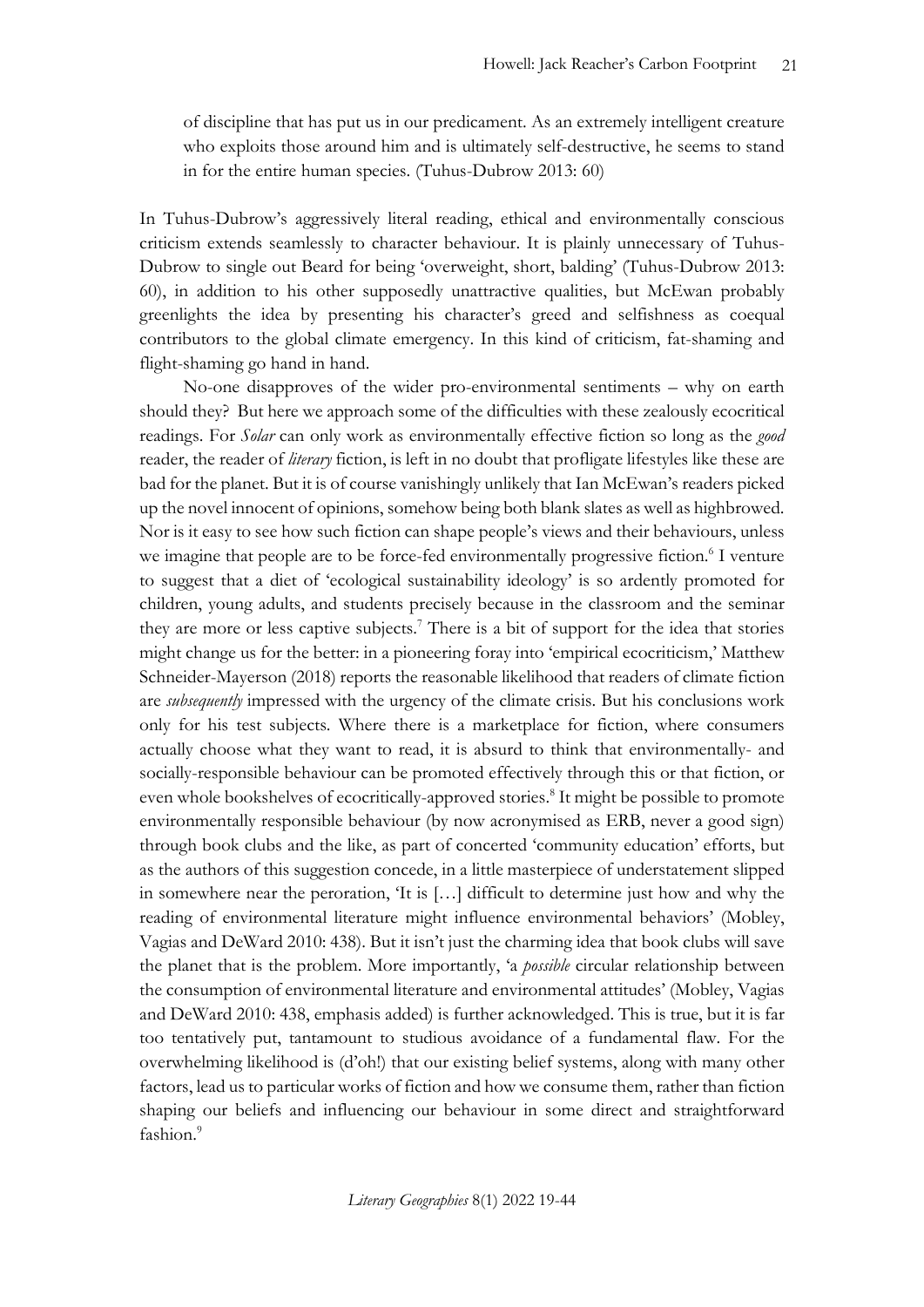We might agree in a spirit of generosity that cli-fi makes little difference, but surely does no harm, and after all 'every little helps,' as the cliché has it.<sup>10</sup> But it is the flip side of this argument for literary influence that is more troubling. Going beyond the canon of approved literature, the 'useful stories' that might profitably be taught, should we be worried about the shadow library of books that people read off-curriculum, off-campus, off-piste, wholly untutored in ERB? What if *other* readers – whom we might by extension think of as *bad* readers, readers of *popular* rather than literary fiction – neither fail to see the damage inflicted by characters rolled on to 'stand in' for the entire human species (Tuhus-Dubrow 2013), nor condemn them for their privileges and their lack of collective responsibility (Maughan 2019)? Is there an argument to be made that popular fiction, by ignoring climate change, perhaps even denying it, is part of the problem? Might the wrong kind of stories, read by the wrong kind of readers, actively worsen the climate crisis, at the very least by promoting inaction? For those who are really sold on the power of stories, the presentation of fictional lifestyles in popular fiction might then start to become significant. Worse still: what if readers admire and even seek to *emulate* environmentally irresponsible fictional protagonists in the real world? I have in mind here Stefan Gössling's recent argument about the impact of celebrities on travel habits and attitudes to global warming. Considering the influence of celebrity lifestyles on young people, Gössling insists that air travel as an intrinsic element of personal 'branding' contributes to the 'revolving door of non-progress' (Gössling 2019: 9) that is current climate mitigation. Is it too much of a stretch to foresee a case for the role of *fictional characters* 'in shaping moral and social norms regarding acceptable and desirable forms of consumption' (10)?

In the substance of this paper, I develop this outlandish proposition, asking the reader for a willing suspension (or at least a postponement) of their critical faculties. Developing some of the central concerns of literary geography, I explore how air travel works in the kinds of popular fictions that are labelled and often dismissed as 'airport novels.' These fictions are rarely analysed with any care, let alone shown any generosity, but I hope to show why they should be. Specifically, I use the thriller fiction of Lee Child and Daniel Silva as contrasting examples of character behaviour, with Silva's spy protagonist Gabriel Allon offered as a foil to Child's popular lone avenger Jack Reacher.<sup>11</sup> The substantive discussion that follows demonstrates the reliance of this kind of fiction on framing devices, assumptions, and to some extent on the social norms associated with air travel and aeromobility. I offer this reading of thriller fiction as a contribution to thinking about the intersection of mobility and transport infrastructure, narrative structure and fictional strategies, readers and their habits, and genre conventions.

But, and here I deviate from academic convention, I also calibrate the carbon cost of these series characters' plane travel, *as if* I were holding these fictional protagonists to account. I sketch out *an* argument for the potential influence of fiction on people's lifestyles, aiming to show how easy and straightforward it is to critique popular fiction for its lack of environmental awareness, if we are animated by 'ecological sustainability ideology' and armed with a naïvely literal approach to plot, character, and the relationship of fiction and social norms. To be clear: this is an illustration, not a seriously promoted argument. I want to present the idea that we should hold fictional people to account like this as no more than a bizarrerie. My sympathies lie, as will be clear, with those who are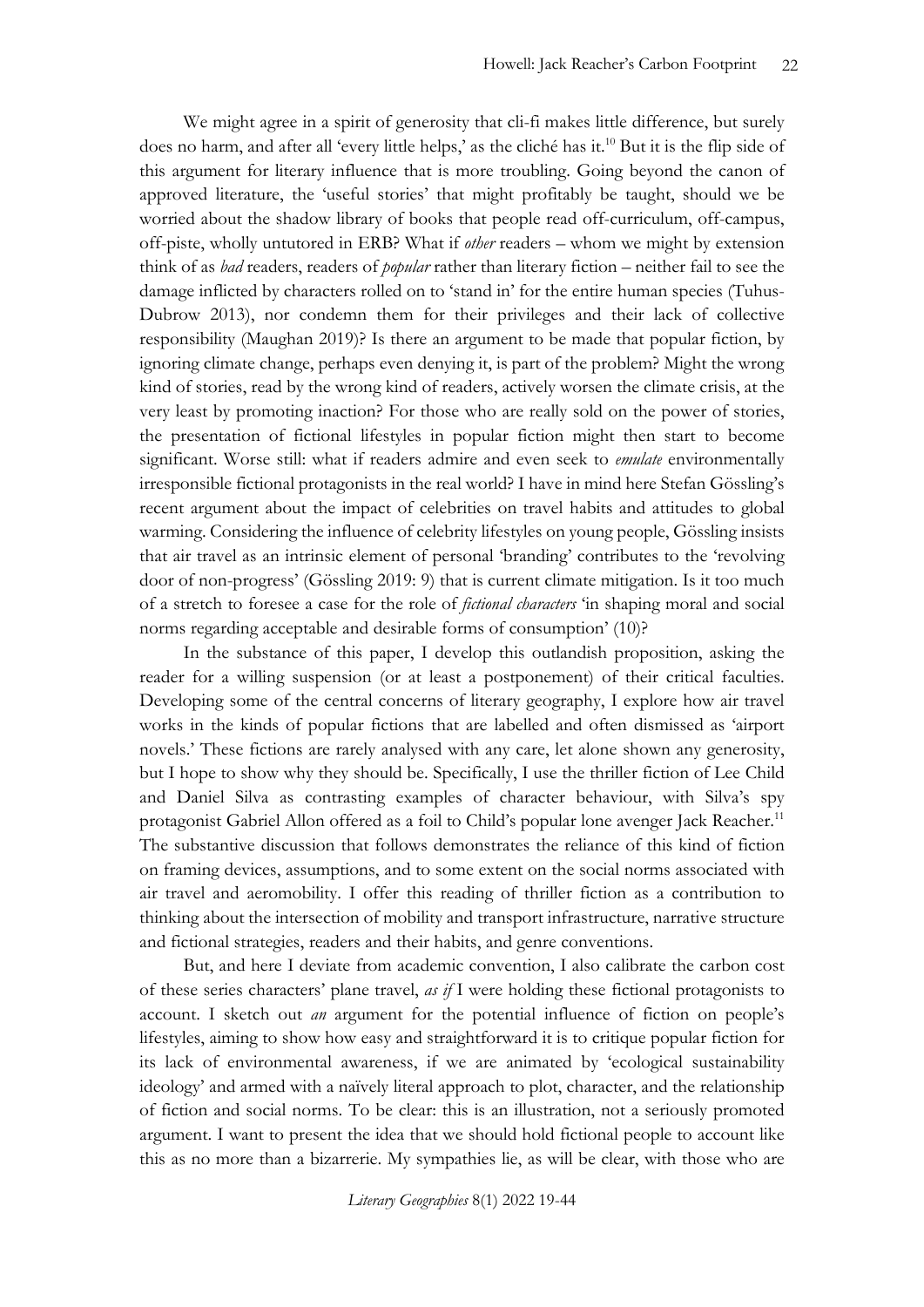sceptical about the impact of fiction on real life and actual behaviour, and suspicious of those who seek out good or bad messaging, particularly in the kinds of literature that most people actually read, most of the time. I raise what I hope isn't an entirely lonely cheer for popular fiction, even airport fiction, rather than nod along in approval of what is routinely promoted as progressive and improving.

My instinct is that the behaviour of fictional characters makes negligible direct difference to our personal behaviour, and certainly not at the scale and the urgent timeline of the climate crisis. The most we can say of the good or bad influence of fiction is that it is entirely unproven (this after hundreds of years of criticism). As Joshua Landy (2009: 75) puts it, 'the moralists have, after all, only shaky empirical evidence at hand to suggest that well-intentioned art actually makes any difference in people's behavior.' At best, it takes us in to the always interesting byways of why we read fiction and how we read character.<sup>12</sup> At worst, it recapitulates the moralistic criticism that the wrong kinds of reading by the wrong kind of readers have always attracted. In a time of crisis this is understandable, but it probably reflects more about ecocritics than about popular readers. Timothy Clark diagnoses the overinvestment in the power of pro-environmental cultural representations as no more than an 'ethical temptation,' neither solution nor salvation but a symptom of our current Anthropocene disorders.<sup>13</sup> By extension, this paper might in its modest way be seen as a kind of inoculation: I raise the prospect of what I call below (in jest!) 'low-carbon literary criticism' only to foreclose the possibility. It is a small step for didactic ecocriticism, particularly where the other readers of popular fiction are concerned, but it should be a step too far.<sup>14</sup>

#### **Literary Criticism, with the Carbon Put Back In**

Let me start then with the proposition that literature should be aware of its responsibilities in the age of climate crisis. As an extrapolation, as a knowing experiment in 'naïve' reading (Auyoung 2019), I will lay out the thesis that fictional characters, no less than real-world exemplars, set standards of behaviour and reinforce social norms that readers consciously or unconsciously emulate and endorse. I do so with as much vim and rigour as I can muster, though again I have to make it clear that this is *not* an argument I am actually promoting. This proposition is instead a kind of thought-experiment designed to explore the further reaches of what we think fiction does, and what ethical responsibilities we think it should then bear.

The central question is this: what influence do fictional characters have on people's actual behaviour? I do not want to review the sulky history of suspicion towards novels and their readers (particularly women, who always seem to bear the brunt of critical disdain: see Brantlinger 1982; Cohen 2007), save to note that moralists have in fact long worried about the bad influence of literary characters. The actions and the lifestyles of the fictive famous have routinely been condemned (even a tyro prosecuting counsel would put James Bond on the stand, for various sins, not all venial).<sup>15</sup> We should not leap to literature's defence and declare reading always and everywhere beneficial. Disparagement of fiction has been routinely met with overpraise from the *parti pris*, accusations of Quixotism and Bovaryism countered with Panglossian lists of its many advantages (the defence's character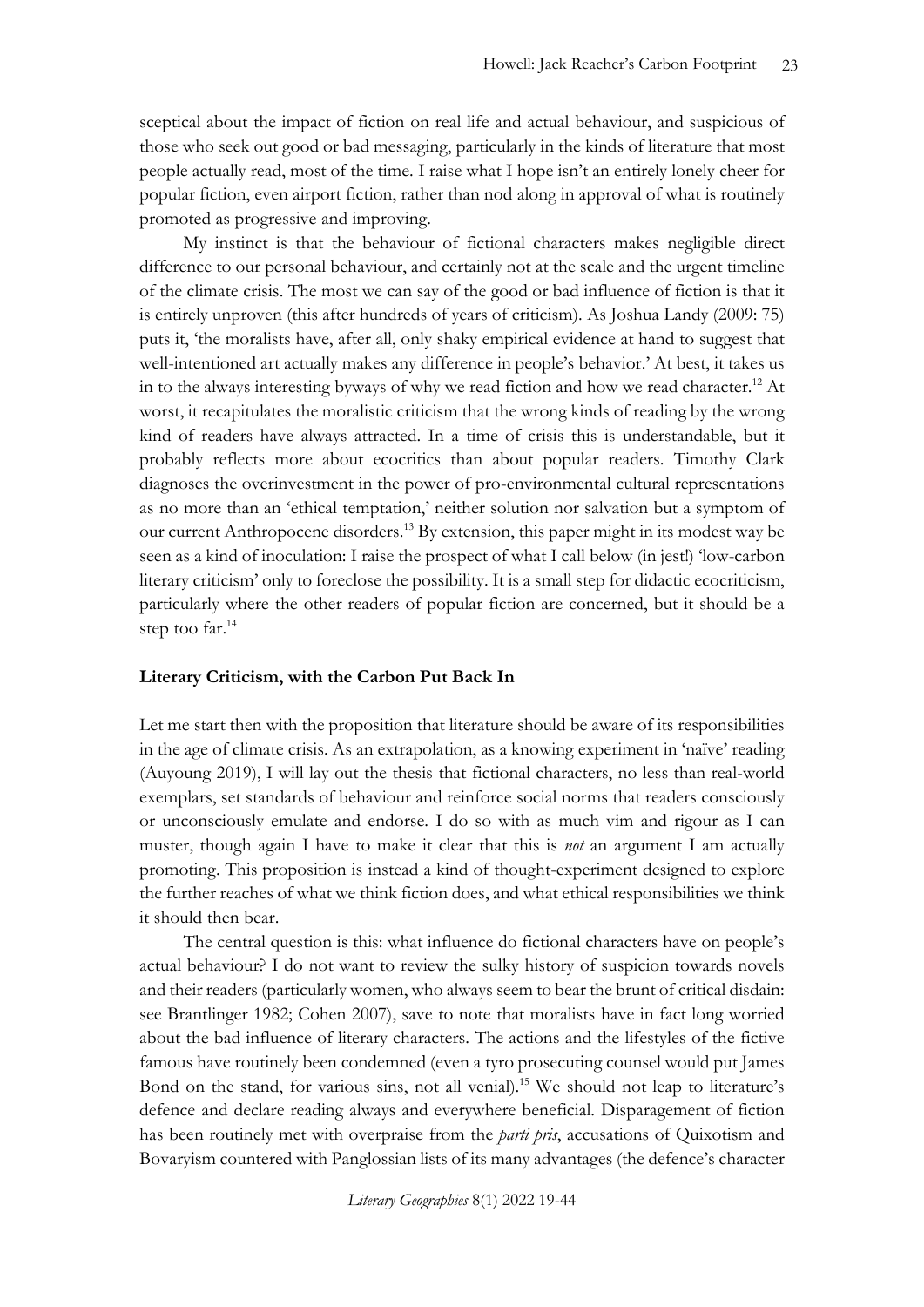witnesses would crowd a bench with literary critics and philosophers).<sup>16</sup> Apart from braintraining and other somatic benefits, the supposed advantages of consuming fiction include the enhancement of empathy and creativity, the promotion of inclusivity and openmindedness, and so on. Such arguments tend to reproduce the familiar refrain that 'reading is good for you' (unsurprisingly trotted out by inveterate readers). Of making books there is no end, and there is no end too of special pleading on their behalf (Nehring 2004: 23). We must be allowed our doubts, most especially regarding the direction of causality. We are more likely to shape the consumption of fiction than that diet of fiction shapes us. 'We should all just come out and admit it', says Joshua Landy: *"morally improving" is merely a compliment we pay to works whose values agree with ours*' (Landy 2009: 70, emphasis in original).

Still, we shouldn't accept that fiction-writing and fiction-reading is environmentally neutral or negligible, its carbon cost nugatory. It might be that the consumption of stories is no different *in kind* from the consumption of commodities which come at a more obvious cost to the planet. Buying a book hardly compares to purchasing a SUV. But nothing comes from nothing, and even reading an e-book has a *potential* carbon cost. What if, for instance, readers are inspired to travel, either in the well-established business of literary tourism, or in the more general sense? We can call up in seconds websites devoted to literature-inspired tourism, including, ironically, at least one devoted to international travel inspired by Ian McEwan's work.<sup>17</sup> The carbon cost of international book tours and publicity events have not to my knowledge even been acknowledged by environmentallyminded critics.<sup>18</sup>

The charge might still strike us as unfair, given that fiction is sometimes taken as a *substitute* for real-world journeys. Novel-reading as armchair travel is surely an entirely environmentally responsible activity, and I have in mind Pierre Bayard's (2016) argument that the writer transports the reader to imaginary places quite different from the real places with which they arbitrarily share toponyms. However, this 'atopic criticism' powers temporal and spatial mobility, the movement to and from real and imaginary works, on more or less free energy lines – requiring nothing more than the firing of synapses in our rechargeable brains. The argument for fictional travel *replacing* real-world travel not only goes against the spirit of geocriticism, which addresses 'the issues associated with the aesthetic representations of space and places that are invested in the threshold that spreads out between the real and the fictional' (Westphal 2016: 4); it also disregards the possibility of efficacy, for good or bad. *What if* these movements and migrations between the imaginary and the real come at a cost that must be accounted for in actual energy budgets rather than in metaphysical matter transportation? If we accept this logic, then a negative kind of accounting might easily be proposed, set alongside the generally positive advocacy of cli-fi. So, to repeat: why should fiction be absolved of 'carbon guilt' (Garrard 2013: 177)? A few epiphanies from, say, climate-conscious literary fiction have to be set against the presumably poor example set by at least some *popular* novels. What price, for instance, not just the sexism/imperialism/racism, etc, of James Bond, but also his indefensible *globetrotting*? <sup>19</sup> A related question might be suggested: when and where did the reading of fiction become a potential influence on the social norms associated with carbon-intensive lifestyles? The answer is surely: in the post-war age of affluence, when the lifestyles of the rich (always a fascination for the less well-off) start to become real possibilities in the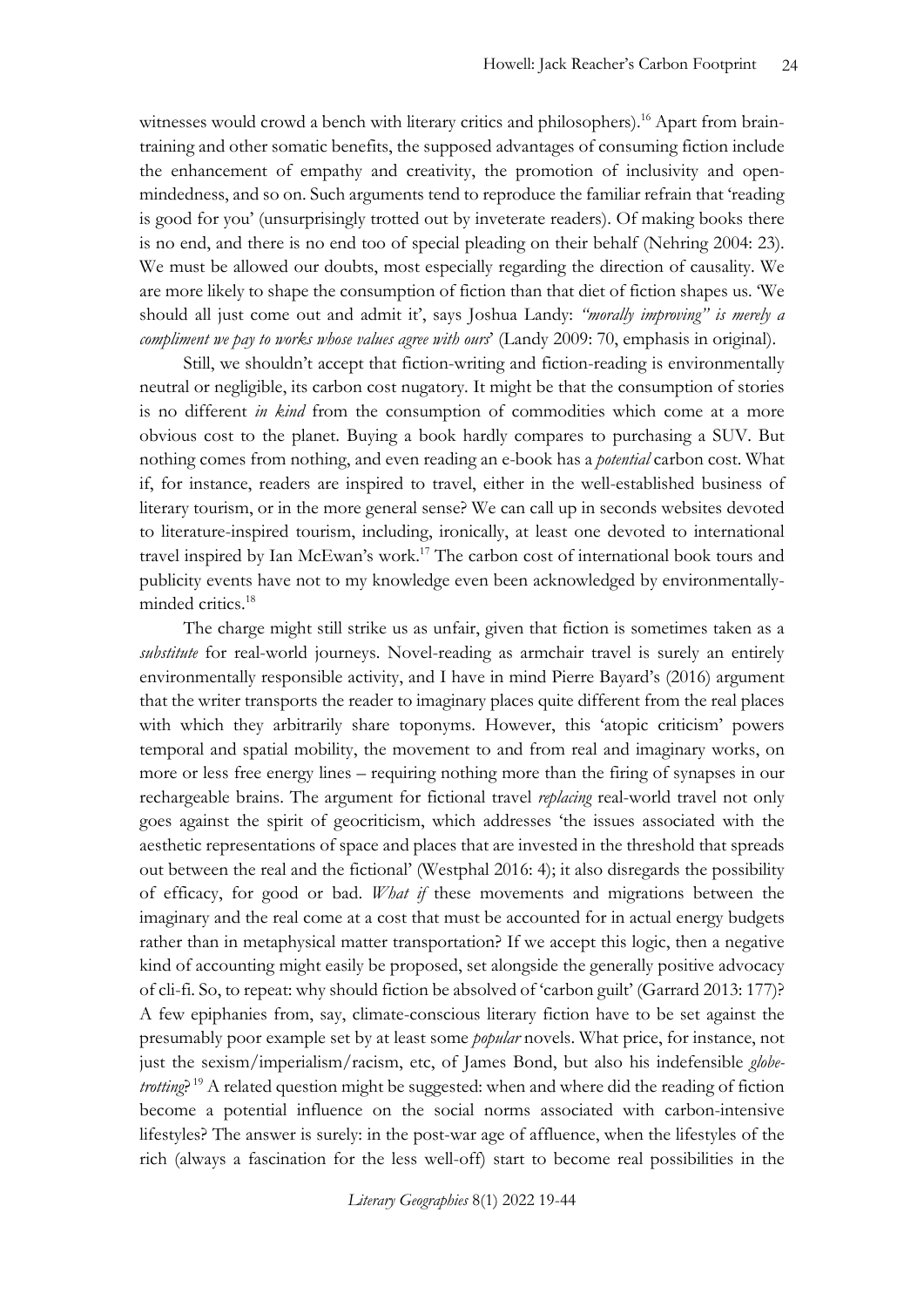consumer democracies. The aspiration to own your own car, to own your own home, with all its mod cons, and, most importantly of all, the advent of cheap flights, so that the reader can not only travel in imagination but holiday abroad, see the sights, trot the world: bathed in 'the retrospective light of the Anthropocene' (Clark 2015: 52) these phenomena suggest that a low-carbon literary criticism is not only possible but necessary.

An obvious referent here would be that most derided of genres, the 'airport novel'. What actually makes a novel an airport novel is admittedly hard to capture, but I can find no better capsule definition than this entry in the Oxford *Dictionary of Euphemisms*: 'a book written for a person who does not read regularly. For the captive traveller market and considered by the literati to be unworthy of their attention' (Holder 2008: 79). Ignoring both kinds of snobbery on offer here, the emphasis on *reading whilst travelling* is crucial, and in this respect it is a surprise that while the airport novel has attracted fitful attention (see Leggett 2012), it is unconsidered by literary geographers, for all the interest in aeromobility (Adey 2008) and its infrastructure. The point is, of course, that such novels should be long enough and easy enough to read *on the move*, easy to put down and pick up your place in the story. From the nineteenth century onwards, these novels had a different name: *romans de gare* or *romans de fer*, depending on where you bought the novel or where you read them (see Platten 2010). In our day, the rise of the 'airport novel' announces the fact that the aeroplane and the airport (bad for the planet) have taken the place of the train (good for the planet).

There is, equally surprisingly, virtually nothing of substance on climate change and the politics of air travel, even in recent historical work on the correspondences between technologies of travel and literature (Dierikx 2008). This is evident in the cultural criticism on the airport novel, whose cues have been set by Marc Augé's (2009, originally 1992) argument about the airport as a 'nonplace' (see also Gottdiener 2001: 22). From this standpoint, airport fiction is defined only by its various inadequacies. Platten (2010) fixes on the airport novel as a place of refuge, a dose of *escapism* that keeps its pleasures securely 'airside': 'The rattling thriller imprisons readers in its imaginary world, and it does so by restoring to the language of literature its magical, transformative quality that takes them to a different place and leaves them there until the very last page' (275). Walter Nash, in *Language in Popular Fiction* (1990), singles out the *airport lounge* as the ideal setting for the undemanding escapism that genre novels provide: the tropes of supermodernity and hypermobility lead to the arresting image of readers *stuck in transit*, travelling vicariously and vacuously, whilst glued to benches in front of departure boards, reading dumb novels, going nowhere: 'They are designed to hook us in fast and speed us through delays and turbulence and that talkative irritant in the aisle seat. Your plane may not have left the runway, but at least you're already on page 149' (Brooks 2019: n.p.). Christopher Schaberg's (2018) sophisticated analysis of the textual life of air travel concentrates similarly on the immediate space/time of the airport, reworking these familiar readings of slow time and temporary imprisonment; and if he does raise the ecological significance of air travel, this is limited to the *representation* of nature in the airport itself. The airport is portrayed as a kind of 'ecology in waiting' (99), a 'natureculture' phenomenon not evacuated of nature but instead a 'harbinger of ecology', even a 'portal(s) for ecological awareness' (94, 101). But it is rather characteristic of this rather snooty subgenre of 'critical airport reading' that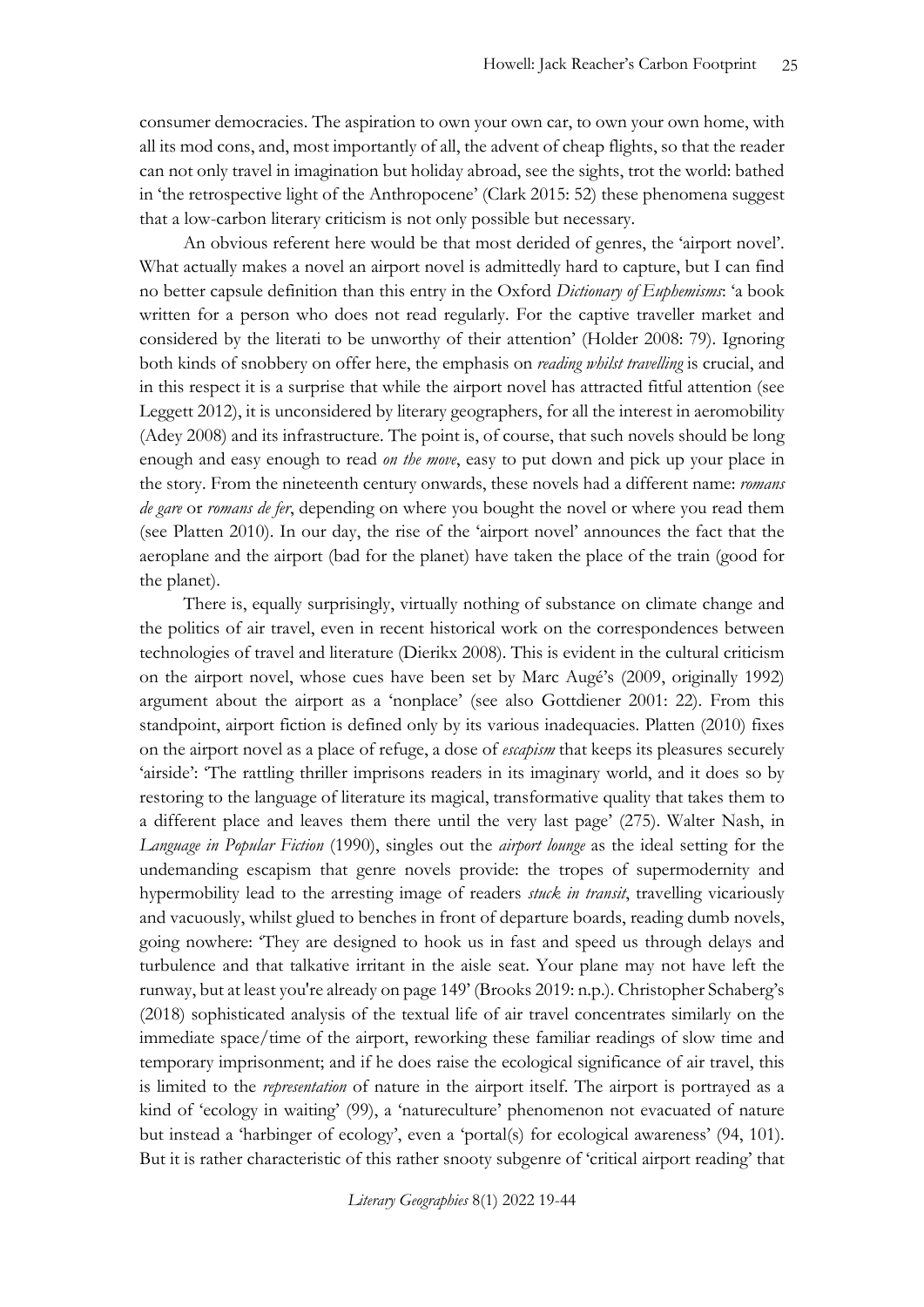there is not a single nod to the ecological costs of air travel itself. Schaberg is only interested in the 'ecologies' of matter and labour that subtend humans in flight, not the ecologies that flight produces. David Pascoe's (2011) *Airspaces* does consider the environmental costs of the *airport*, but the global crisis to which air travel contributes is lost in the leap from the material reality of airports to the all-encompassing but almost entirely abstract cultural phenomenon of 'airspace'; the *atmospheric* dimensions of 'airspace', and the vital mobility of spent jet fuel and greenhouse gases, are just absent. John D. Kasarda and Eric Lindsay (2011), writing barely a decade ago, even dismiss the notion that air travel should be restricted: there's no inkling of *flygskam* or flight shaming here; as a self-professed guide to 'the way we'll live next,' this is indefensible.

So let us sum up by asserting that the 'airport novel' lacks any serious ecological criticism. This leaves the way open, I think, to consider some examples of the contemporary airport novel, and the example their heroes set right now, in the midst of the climate crisis. I have chosen, for clarity and ease of exposition, two long-running series characters, from authors who are indelibly associated with the pleasures and pitfalls of airport fiction. What follows is an exploration of the place of air travel in their plotting and framing, combined with an accounting of the carbon costs of their protagonists' travels. The literary geographical analysis stands on its own as a detailed exploration of the mechanics of mobility in these novels, and I offer this entirely seriously as a contribution to popular fiction. But the carbon accounting should be read as a sort of satire on the more literal treatments of environmental responsibility. I leave it up to the reader to determine the calibration of absurdity involved, and if I have combined the legitimate and the illegitimate here, it is to provoke the reader to consider where the boundary should properly lie, the limits of fiction's influence.

#### **A Fictional Carbon Footprint, Take 1: Gabriel Allon**

Consider first the art restorer-cum-Israeli spy Gabriel Allon, protagonist of a score or more best-selling thrillers by the American novelist Daniel Silva (see Appendix A). Gabriel is a kind of straw man in this paper, and none of what follows is meant to be unduly critical of the well-researched and entirely entertaining books in which he appears. Nor is it quite fair, because we might reasonably expect *spy* novels to involve a fair amount of jet-setting cosmopolitan derring-do. Silva's novels do their day job admirably well, even if their bullish take on global geopolitics won't endear them to predominantly progressive-minded academia. Rather than take Silva to task for ideological failings, however, I want instead to underline the sheer amount of city-, country-, and continent-hopping that is his stock-intrade as a novelist. Gabriel Allon's travel habits qualify him, as I will go on to show, for a carbon footprint that begins to rival that of many real-world celebrities.

For this reason alone, I would classify Daniel Silva's Gabriel Allon series as airport fiction. Transit is the series' modus operandi, and air travel its subtext. Airports are only occasionally a locale for encounter or exposition, to be sure, but all the familiar tropes of air travel are present. The flattened topography of the airport seems to extend to the peregrinations of his protagonists, their space/time signatures denoting a world of privilege, literally above the heads of the rest of us. At the same time come the regular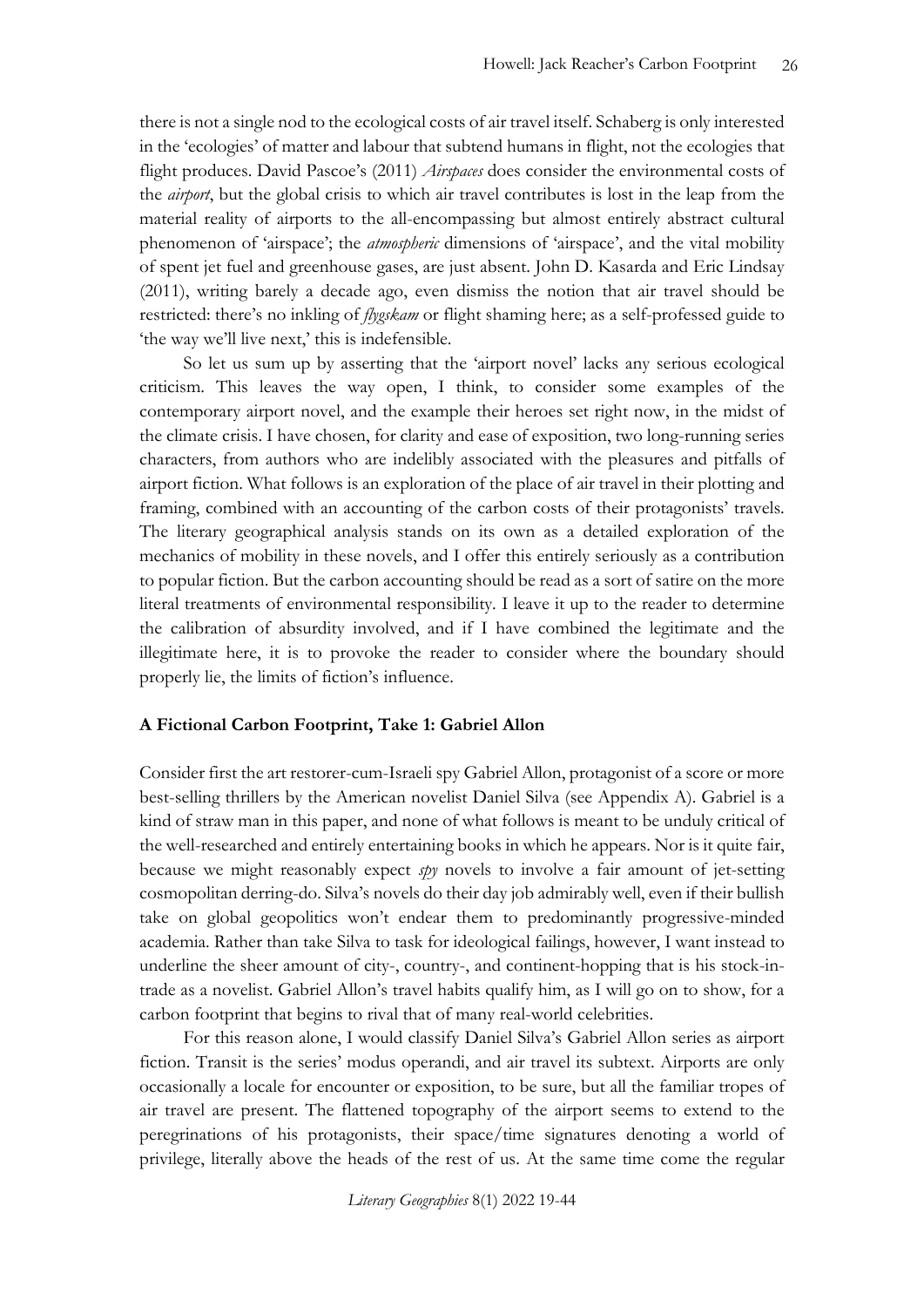complaints of boredom and world-weariness that temper this seemingly desirable lifestyle. Silva repeats, on Gabriel's behalf, the dictum that the professional spy's life is one of alternating tedium and terror: a life of 'constant travel and mind-numbing boredom broken by interludes of sheer terror' (Silva 2015: 284). The travelling is all dull, the waiting interminable. Gabriel has to suffer 'stinking rail platforms' and 'moth-eaten transit hotels,' but it is the 'dreary airport lounges' (Silva 2008: 23) that sum up the ennui of international espionage. Gabriel has spent, 'by his own estimation, one-third of his career' in airports (Silva 2015: 80); he even jokes about offering his frequent flyer number (Silva 2005: 177), when unexpectedly rerouted by his Mossad masters. 'Like most Office [Mossad] agents, his career had been marked by near-constant travel, yet he had never mastered the ability to sleep on airplanes' (Silva 2010: 151), and in the characteristic bouts of introspection that follow, Gabriel muses that 'He was no one, he lived nowhere. He was the eternal wandering Jew' (Silva 2008: 74). The mark of this modern Cain is his boarding pass.

Airports do have a minor dramatic function in Silva's novels, most obviously and predictably through their 'perpetual proximity to crisis' (Schaberg 2018: 111). This is true not only because the paradigm of global security reminds us of our ever-present precarity in a world of unpredictable violence (Marquez 2019: 205). It is also because Gabriel's reasons for travel are precisely the need to keep the world, or at least his own country and people, as secure as possible. In the repetitive style that is both the charm and the curse of series fiction, something bad happens somewhere, sometimes to someone close to Gabriel, but often enough to anonymous and innocent civilians. Somebody, usually a past or present spymaster, fetches Gabriel from the shelter that high culture affords, and sets him on his deadly wandering.<sup>20</sup> There is often a protracted round of international consultations with spies from sympathetic but scheming foreign agencies (American, British, French, Swiss). Someone is usually recruited to go undercover, usually an attractive woman, often with riskily perfunctory preparation. Quite often, the best laid plans go awry. Sometimes, some sort of *deus ex machina* is needed to arrange for our heroes' release or salvation; or else, it is down to quick thinking, good training, and/or good fortune. The world ends up a safer place, albeit temporarily. Gabriel usually returns to his refuge, restoring artworks even if he cannot decisively restore the world.

All this involves, as one might imagine, a really impressive amount of flying. The various plots that Silva conjures up (Nazi war crimes, international art theft, the machinations of the Russian gangster state, Middle Eastern or far right terrorism, the past and present sins of the Catholic Church, various combinations of the above) are supertended by a skein of long- and short-haul flightpaths (Figure 1). Gabriel's unlikely double major – art restoration and assassination – means that he is constantly on the move, contrails in his wake. By my calculations (Table 2), I have Gabriel covering well over three quarters of a million kilometres, with 1100 hours in the air, over the course of the twenty years of his documented career, at a carbon cost of around 60 tonnes of  $\rm CO^{2.21}$ 

This is small beer when it comes to the business and entertainment elite examined by Stefan Gössling. Even at his worst, Gabriel is not even close to the world's premierleague offenders. Gabriel Allon would check in right at the lower end of the range illustrated by Gössling's celebrity cohort, most directly comparable with the actor (and environmental activist) Emma Watson (in 2017, 14 flights, 71 hours in the air, 15.1 tonnes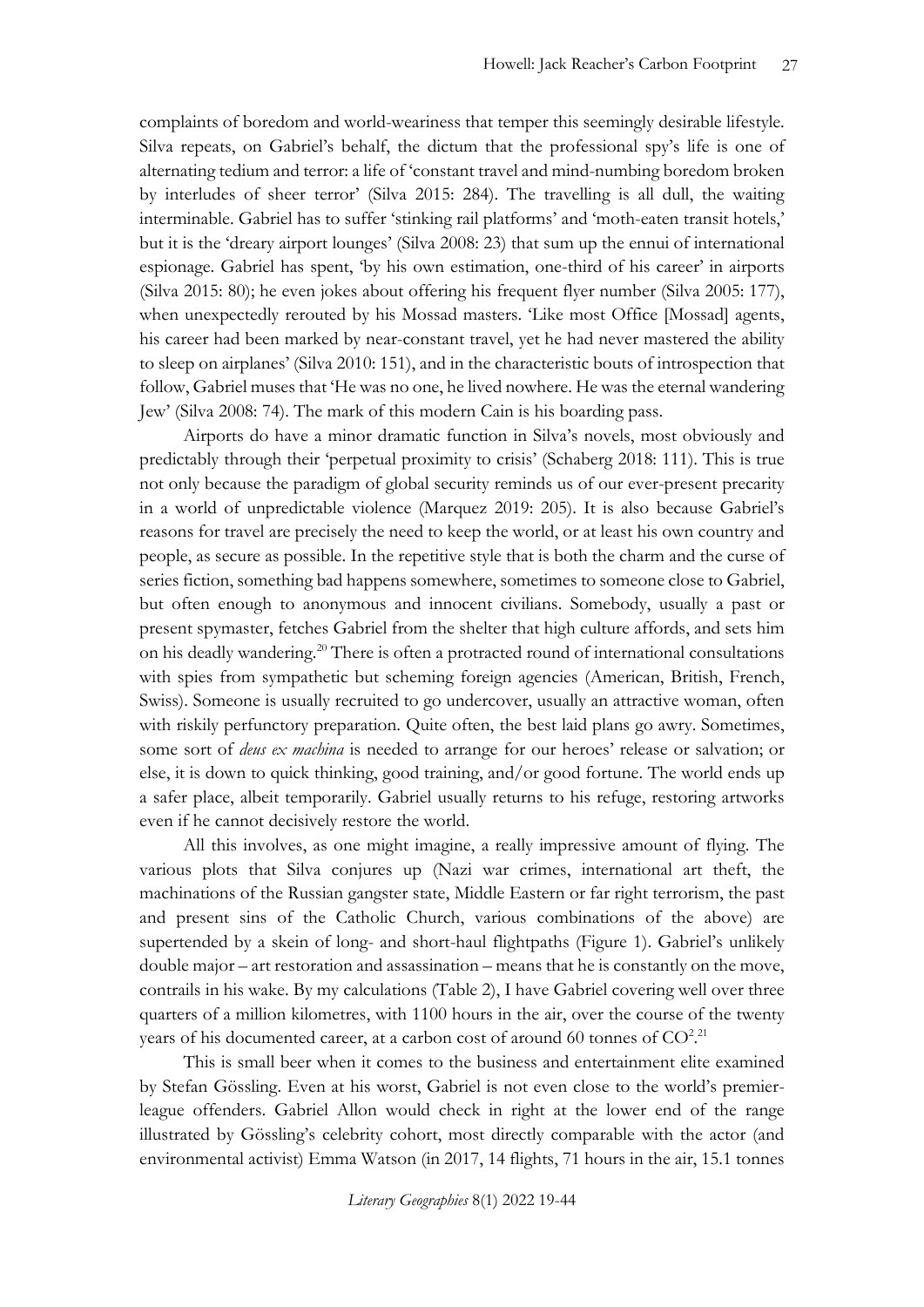of CO<sup>2</sup>). That said, there are difficulties in direct comparison, and my calculations are on the conservative side. Gössling uses the formula of  $0.110\text{kg } CO^2$  per pkm (passenger kilometre), or 33.8kg fuel per hour per passenger, and simply doubles this on the assumption that these celebrities fly business or first-class. The alternative formulae employed in this paper produces  $CO<sup>2</sup>$  figures around 66% lower. Moreover, Gabriel is routinely placed in coach by the parsimonious Mossad, so there is no need to inflate the figures, but my premium-class CO<sup>2</sup> calculations are still considerably lower than Gössling's simple 200% multiplier. For this reason, Gabriel Allon's carbon footprint is probably around half what it might be had Gössling carried out these calculations.

Gabriel Allon, producing around three tonnes of  $CO<sup>2</sup>$  per year by flying, still wouldn't rank next to the movers and shakers of the global celebrity world (… if he actually existed). But, compared to the global mean, which is around a flight every couple of years, he is an exceptional traveller. Even with the developed world as a baseline, an average of 11 or 12 flights a year takes Gabriel comfortably above the 10% of UK adults surveyed in 2014 who flew four or more times, with only 3% of these on long haul flights (see UK Department of Transport 2014). By any measure, Gabriel is a card-carrying 'citizen of Flyland' (Newport 2018: n.p.). With the advent of the Covid-19 crisis of 2020, Gabriel has even acquired his own private jet, 'a Gulfstream G550 of astounding comfort and murky registry' (Silva, 2021: 143). This is a luxurious necessity in a locked-down world, but then again private aviation is a notably inefficient use of jet fuel.

Now if we *assume*, as Gössling does, that celebrities influence us through their bad or good examples, then the kind of lifestyle that we read about in our bestsellers surely qualifies, at least in *theory*. We should remind ourselves that Gössling provides no evidence for the *actual* influence of influencers, besides the numbers of their social media followers, so we have at least the licence to speculate on how fictional travel affects our real-world travel. The argument about fiction's effects on our social norms is more intuitively obvious. Greg Garrard has made the point well:



Figure 1. Flight paths: Gabriel Allon, 2000-21.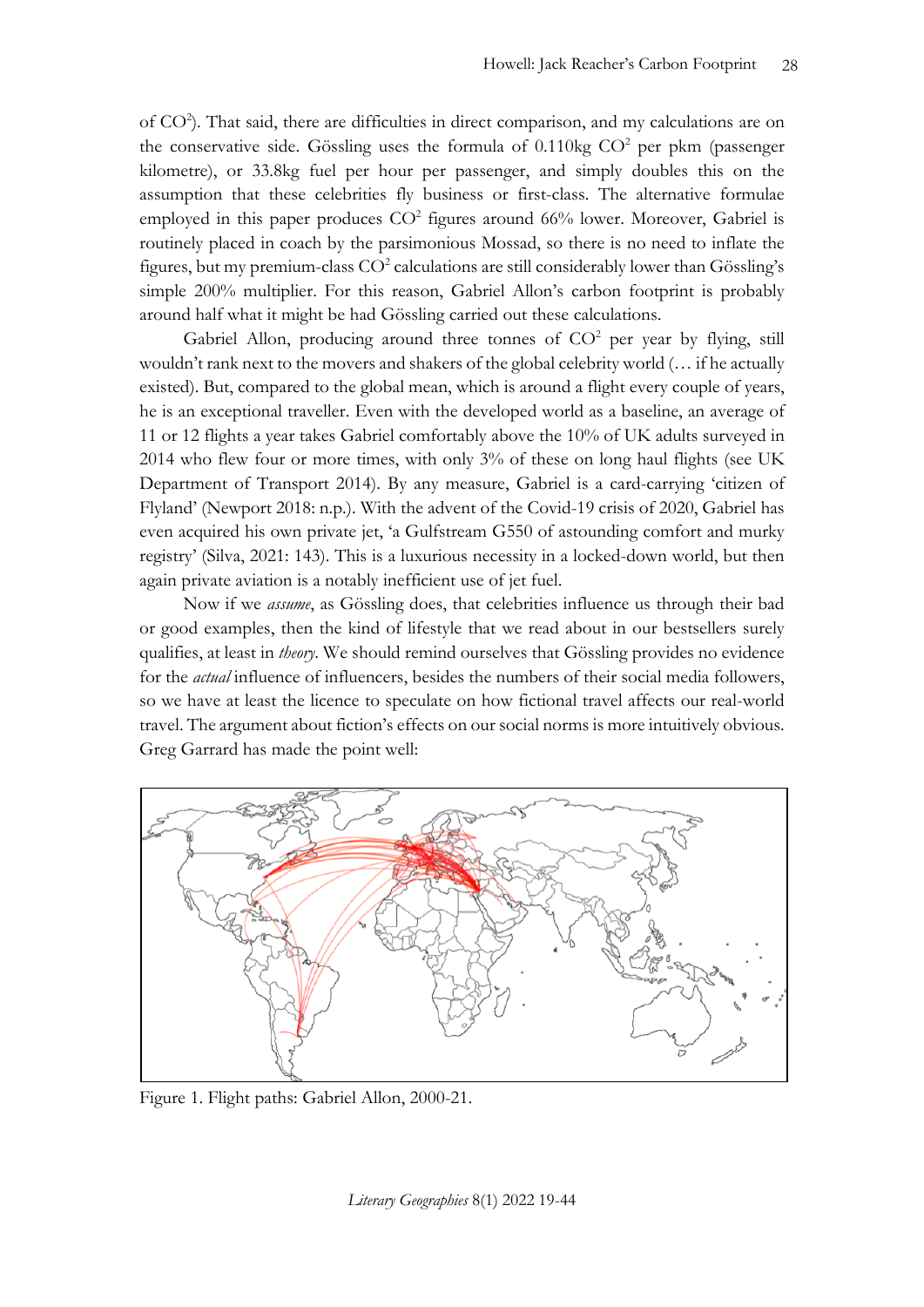Perhaps, though, literature can outflank the barriers to frank acknowledgement of climate risks. After all, its capacity to violate extant norms of emotion, distend norms of attention in time and space and challenge hegemonic repertoires of neutralisation and denial has long been central to the claims of politicised cultural criticism of all kinds. (Garrard 2013: 180)

| Year       | Numb<br>of<br>er<br>flights | Total air<br>miles<br>(km) | Long<br>haul<br>(km) | Medium<br>Haul<br>(km) | Short<br>haul<br>(km) | Mean<br>flight<br>length<br>(km) | Total<br>flight<br>time                  | pkg<br>CO <sup>2</sup> |
|------------|-----------------------------|----------------------------|----------------------|------------------------|-----------------------|----------------------------------|------------------------------------------|------------------------|
| 2000-1     | $\mathfrak{Z}$              | 18220                      | 14630                | 3590                   | $\theta$              | 6073                             | 24 hrs 12 m                              | 959                    |
| $2001 - 2$ | 10                          | 12602                      | $\overline{0}$       | 10630                  | 1972                  | 1260                             | 20 hrs 19 m                              | 1327                   |
| 2002-3     | $\mathfrak{Z}$              | 2629                       | $\theta$             | 1270                   | 1359                  | 876                              | 4 hrs 47 m                               | 310                    |
| 2003-4     | 12                          | 46995                      | 29100                | 17600                  | 835                   | 3916                             | 64 hrs 18 m                              | 3868                   |
| 2004-5     | 9                           | 11809                      | $\theta$             | 9370                   | 2439                  | 1312                             | 19 hrs 12 m                              | 1041                   |
| 2005-6     | 19                          | 85532                      | 49940                | 34900                  | 692                   | 4501                             | 116 hrs 0 m                              | 6352                   |
| 2006-7     | 11                          | 34900                      | 18590                | 13780                  | 2530                  | 3172                             | 49 hrs 1 m                               | 3601                   |
| 2007-8     | 11                          | 32332                      | 15390                | 14650                  | 2292                  | 2939                             | 45 hrs 43 m                              | 2800                   |
| 2008-9     | 15                          | 43324                      | 15360                | 24360                  | 3604                  | 2888                             | $61$ hrs $0$ m                           | 4219                   |
| 2009-10    | 12                          | 59096                      | 46940                | 6910                   | 2246                  | 4674                             | 75 hrs 36 m                              | 3215                   |
| 2010-11    | 11                          | 59347                      | 58560                | $\overline{0}$         | 787                   | 5395                             | 79 hrs 23 m                              | 3588                   |
| 2011-12    | 13                          | 35555                      | 16210                | 17580                  | 1765                  | 2807                             | 50 hrs 3 m                               | 2303                   |
| 2012-13    | 17                          | 33219                      | $\theta$             | 25920                  | 7299                  | 1954                             | 49 hrs 10 m                              | 2637                   |
| 2013-14    | 11                          | 40364                      | 27340                | 8290                   | 4734                  | 3669                             | 57hrs 50 m                               | 2754                   |
| 2014-15    | 11                          | 11916                      | $\theta$             | 7880                   | 4036                  | 1083                             | 18 hrs 42 m                              | 1053                   |
| 2015-16    | 10                          | 51271                      | 34740                | 16400                  | 131                   | 5127                             | 68 hrs 48 m                              | 2984                   |
| 2016-17    | 10                          | 41040                      | 15390                | 25650                  | $\theta$              | 4014                             | 53 hrs 2 m                               | 2612                   |
| 2017-18    | 22                          | 60089                      | 15390                | 40570                  | 4129                  | 2731                             | 85 hrs 5 m                               | 4324                   |
| 2018-19    | 16                          | 57426                      | 33980                | 21890                  | 1556                  | 3589                             | 74 hrs 54 m                              | 3521                   |
| 2019-20    | $\mathfrak{Z}$              | 5387                       | $\theta$             | 4704                   | 683                   | 1796                             | 8 hrs 22 m                               | 426                    |
| 2020-21    | 11                          | 56507                      | 37612                | 18433                  | 462                   | 5137                             | 76 hrs 11 m                              | 4973                   |
|            | 240                         | 799560                     | 429172               | 324377                 | 43551                 | 68913                            | <b>1101hrs</b><br>38<br>$\boldsymbol{m}$ | 58867                  |

Table 1. Gabriel Allon's air travel, 2000-2021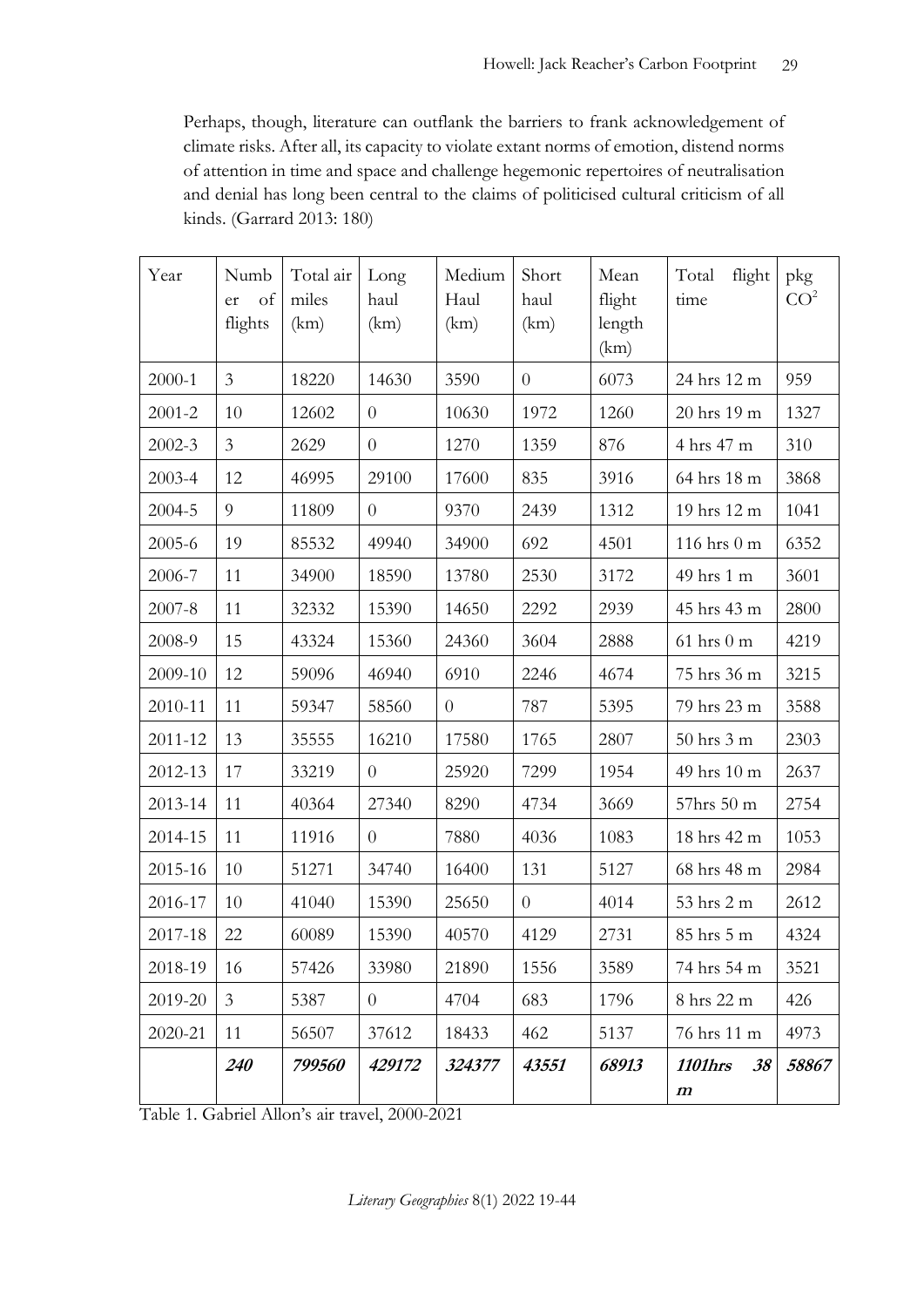Garrard singles out Michael Crichton's fervidly reactionary 2004 thriller *State of Fear* for achieving precisely the opposite, contributing to the state of denial by having his characters criss-cross the world taking on eco-terrorists and climate science at the same time. Garrard cannot do better than repeat Myles Allen's pithy (2005: n.p.) summary of *State of Fear* as 'Viagra for climate skeptics.' We might add, using Gössling's helpful terminology, that Crichton is the authorial equivalent of a 'carbon boomer,' endorsing carbon-intense consumption such as air travel (Gössling 2019: 3). Daniel Silva's novels don't fall into this category. If we play the game of ranking real-life celebrities alongside fictional characters, however, we can place Gabriel Allon as something like a 'carbon philistine' – persons, that is, 'living highly energy intense lifestyles, while being communicatively indifferent to the global objective of climate change mitigation' (3). It is asking a lot for international spies to save the world and offset their carbon at the same time. But, as popular literature goes, this is as far from the kind of environmentally responsible intervention that Garrard espouses, without tipping into outright denial. Gabriel might not necessarily be a *bad* influencer, but he's certainly not a good one. There is in the Allon series perhaps even an indifference that verges on climate scepticism, though I am quick to say that things have changed over the years. Through his spy avatar, Silva tended to portray those concerned with global warming as hippies or hypocrites, and he places climate action on a par with other fashionable liberal shibboleths, such as animal rights, pro-Palestine activism, the legalisation of drugs, opposition to the War on Terror, and so on. Later Silva novels, particularly the most recent, are notably socially and environmentally progressive, however. By *The Cellist*, Silva's latest novel, Gabriel is a pronounced 'liberal' (Silva 2021: 400), and fully shares climate change concerns (190) – even as he criss-crosses the world in the comfy Gulfstream.

#### **A Fictional Carbon Footprint, Take 2: Jack Reacher**

Having rather hastily, and harshly, flight-shamed Gabriel Allon, we can now turn to Lee Child's Jack Reacher. The Reacher stories (see Appendix B) qualify as 'airport fiction' as readily as Silva's, if not more so. When airport novels are listed, there you will find Child's novels cited.<sup>22</sup> There is hardly a major airport (at least in the Anglophone world) where you can't buy one of the Reacher adventures from the departure lounges. Child himself is willing to enter the lists for what he calls 'airport books' (Penguin Books 2018).

As long-running series characters of the same vintage, Jack Reacher and Gabriel Allon are interesting comparisons. Reacher (b.1960) is a few years younger than Gabriel (b.1952), but otherwise their histories run remarkably parallel over the last couple of decades. There are some obvious differences between Allon and Reacher, though. For a start, Reacher is a hulking 6' 5", whilst Gabriel could very easily be played in some film adaptation by, say, Tom Cruise.<sup>23</sup> Easier to overlook, I note the seemingly trivial point of characterisation, that Gabriel hates and fears dogs and other animals, whereas Reacher approves of them on principle. This is not such an idle comparison, because Reacher is on record in support of animal welfare causes, albeit on the slightly tenuous basis that a friend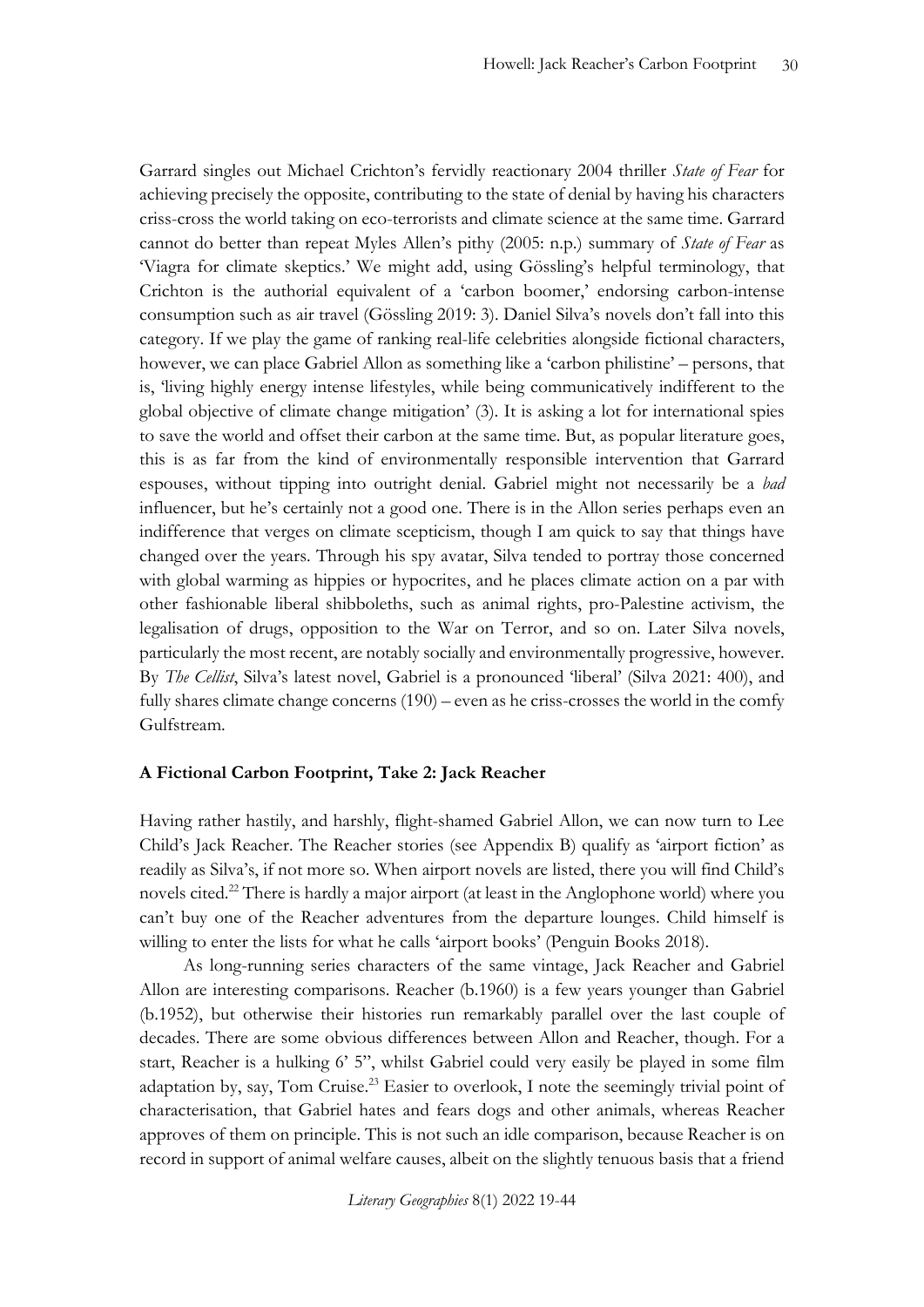and PETA supporter was a 'smart' man (Child 2007: 75, 281). It's a stretch, but we might tentatively suggest that Reacher would not lightly brush off expert opinion on the scale of our environmental challenges.

If the reader is unwilling to follow me so far, there is the more solid evidence of Reacher's lifestyle. Jack Reacher is not a 'climate advocate,' let alone an activist, but we could consider him a 'low carbon performer,' at least by default. The tally is set out in Table 2 and Figure 2, where I have included all the air travel in the short stories as well as the novels, following the same principles outlined previously.

Now this record is not without a substantial share of international travel, and the flightpath maps suggest a frequent flier as bad as Silva's hero. I readily admit that in the few pages of a short story, Reacher is capable of racking up an alarming number of air miles. In 'The Fourth Man' (Child 2019a), Reacher manages to travel from the US to Australia for less than a day: enough time to dispatch some old Balkan adversaries, without whom the world is better off, but hardly commendable on environmental grounds. On the whole, however, Reacher spends a relatively limited time in the air, and more importantly he has become rather more environmentally responsible as the series has progressed. Since the turn of the millennium, Gabriel Allon has travelled by plane six times as far as Reacher, and put five times more  $CO^2$  into the fictional atmosphere.

A lot of this is down to Reacher's employment status, or lack of it. Reacher, subsequent to his thirteen years as a military policeman, is an inveterate loner, preferring to supplement his military pension and personal inheritance with odd jobs, along with the side hustle of knight errantry that is the Child formula. The classic Reacher plots are essentially westerns: 'Jack-none-Reacher,' the Man with No Middle Name, rides into smalltown America (albeit arriving on the Greyhound rather than on a horse) and proceeds to right all manner of wrongs. Reacher is occasionally pressed back into service, but largely he prefers to serve justice autonomously, guided by his own unerring moral code. Unlike the secret servant Gabriel Allon, Reacher is a true wanderer, a drifter by upbringing (the



Figure 2. Flight paths: Jack Reacher, 1974-2020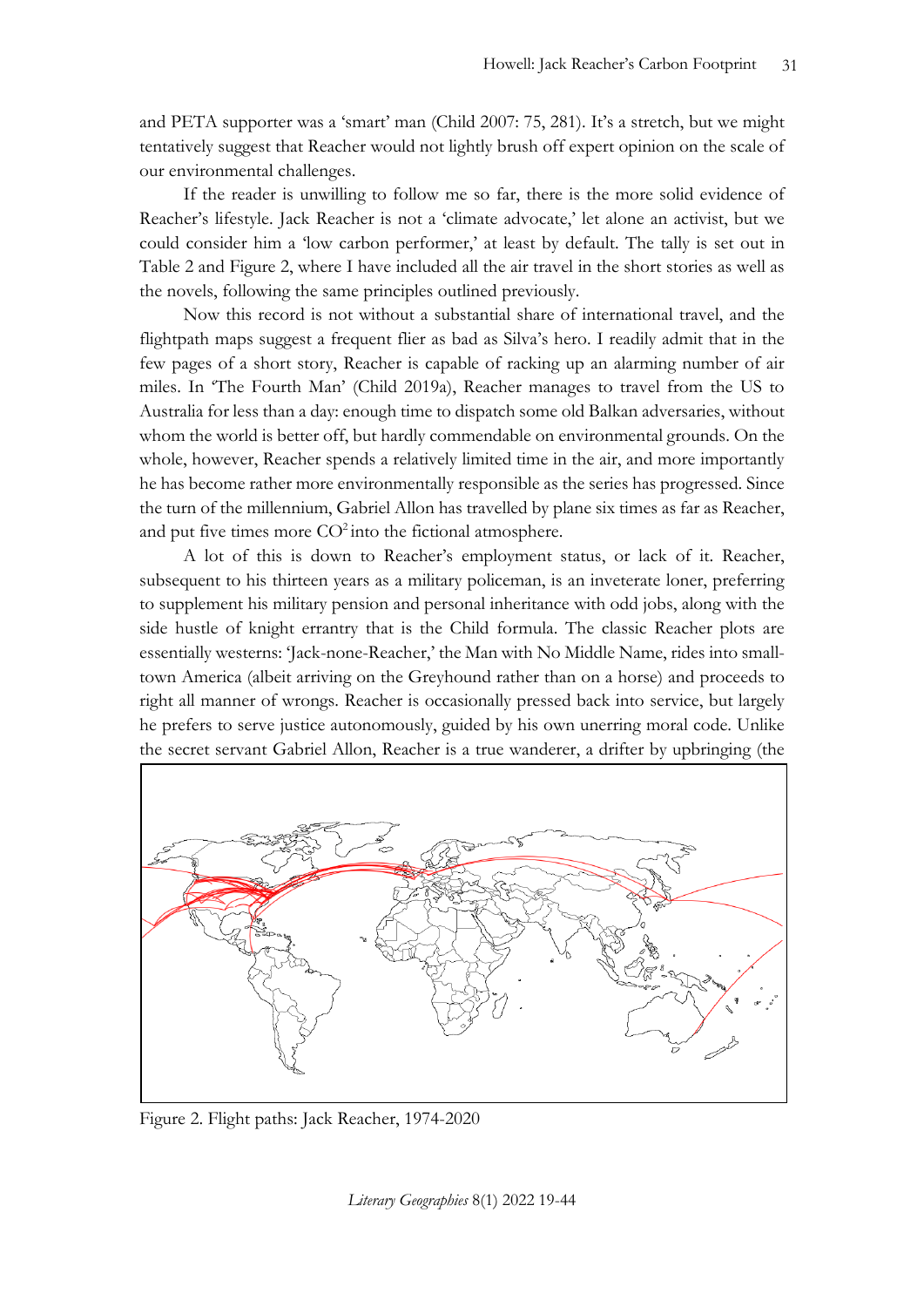| Year | Numb<br>of<br>er<br>flights | Total air<br>miles<br>(km) | Long<br>haul<br>(km) | Medium<br>Haul<br>(km) | Short<br>haul<br>(km) | Mean<br>flight<br>length<br>(km) | Total flight<br>time           | pkg<br>CO <sup>2</sup>       |
|------|-----------------------------|----------------------------|----------------------|------------------------|-----------------------|----------------------------------|--------------------------------|------------------------------|
| 1974 | $\overline{0}$              | $\overline{0}$             | $\overline{0}$       | $\overline{0}$         | $\overline{0}$        | $\overline{0}$                   | 0hr 0m                         | $\overline{0}$               |
| 1977 | $\overline{4}$              | 15440                      | 6130                 | 9310                   | $\overline{0}$        | 3860                             | 20hr 32m                       | 978                          |
| 1986 | $\mathbf{1}$                | 21650                      | 21650                | $\overline{0}$         | $\overline{0}$        | 7216                             | 28hr 29m                       | 1229                         |
| 1989 | $\overline{2}$              | 6660                       | 6660                 | $\overline{0}$         | $\overline{0}$        | 3330                             | 9hr 14m                        | 488                          |
| 1990 | 9                           | 46957                      | 38766                | 7340                   | 851                   | 5217                             | 62hr 9m                        | 3251                         |
| 1992 | $\overline{0}$              | $\theta$                   | $\overline{0}$       | $\overline{0}$         | $\overline{0}$        | $\overline{0}$                   | 0 <sup>hr</sup> 0 <sup>m</sup> | $\overline{0}$               |
| 1996 | 5                           | 39660                      | 39660                | $\overline{0}$         | $\overline{0}$        | 7932                             | 49hr 56m                       | 2120                         |
| 1997 | $\overline{2}$              | 2440                       | $\overline{0}$       | 2440                   | $\overline{0}$        | 1220                             | 3hr 28m                        | 258                          |
| 1998 | $\mathbf{1}$                | 200                        | $\theta$             | $\overline{0}$         | 200                   | 200                              | 1hr 30m                        | 50                           |
| 1999 | 7                           | 18654                      | 14070                | 2640                   | 1944                  | 2664                             | 23hr 16m                       | 1395                         |
| 2000 | 16                          | 24766                      | $\overline{0}$       | 21540                  | 3226                  | 1546                             | 38hr 29m                       | 2689                         |
| 2001 | $\overline{0}$              | $\theta$                   | $\overline{0}$       | $\overline{0}$         | $\overline{0}$        | $\overline{0}$                   | 0hr 0m                         | $\overline{0}$               |
| 2002 | 9                           | 14090                      | $\theta$             | 13820                  | 270                   | 1566                             | $21hr$ 0m                      | 1669                         |
| 2003 | $\overline{0}$              | $\theta$                   | $\overline{0}$       | $\overline{0}$         | $\overline{0}$        | $\overline{0}$                   | 0hr 0m                         | $\overline{0}$               |
| 2005 | $\overline{0}$              | $\overline{0}$             | $\overline{0}$       | $\overline{0}$         | $\overline{0}$        | $\overline{0}$                   | 0hr 0m                         | $\overline{0}$               |
| 2006 | $\mathbf{1}$                | 5540                       | 5540                 | $\overline{0}$         | $\overline{0}$        | 5540                             | 7hr 24m                        | 671                          |
| 2007 | $\overline{2}$              | 1370                       | $\theta$             | 1340                   | 30                    | 685                              | 2hr 27m                        | 151                          |
| 2008 | $\mathbf{1}$                | 200                        | $\theta$             | $\overline{0}$         | 200                   | 200                              | 1hr 15m                        | 100                          |
| 2009 | $\overline{0}$              | $\overline{0}$             | $\theta$             | $\overline{0}$         | $\overline{0}$        | $\overline{0}$                   | 0hr 0m                         | $\overline{0}$               |
| 2010 | $\overline{2}$              | 7080                       | $\overline{0}$       | 7080                   | $\overline{0}$        | 3540                             | 9hr 9m                         | 591                          |
| 2014 | 8                           | 33193                      | 26020                | 6600                   | 573                   | 4149                             | 42hr 38m                       | 3817                         |
| 2015 | 5                           | 10290                      | $\overline{0}$       | 10290                  | $\overline{0}$        | 2058                             | 14hr 2m                        | 997                          |
| 2016 | $\mathbf{1}$                | 5870                       | $\theta$             | $\overline{0}$         | $\overline{0}$        | 5870                             | 7hr 27m                        | 336                          |
| 2018 | $\overline{0}$              | $\overline{0}$             | $\overline{0}$       | $\overline{0}$         | $\overline{0}$        | $\overline{0}$                   | 0hr 0m                         | $\overline{0}$               |
| 2019 | 3                           | 28180                      | 24200                | 3980                   | $\overline{0}$        | 9393                             | 36hr 24m                       | 1616                         |
| 2020 | $\overline{0}$              | $\overline{0}$             | $\overline{0}$       | $\overline{0}$         | $\overline{0}$        | $\overline{0}$                   | 0hr 0m                         | $\overline{0}$               |
|      | 79                          | 282240                     | 182696               | 86380                  | 7294                  | 3573                             | 378hr 49m                      | 2240<br>$\boldsymbol{\beta}$ |

Table 2. Jack Reacher's air travel, 1974-2020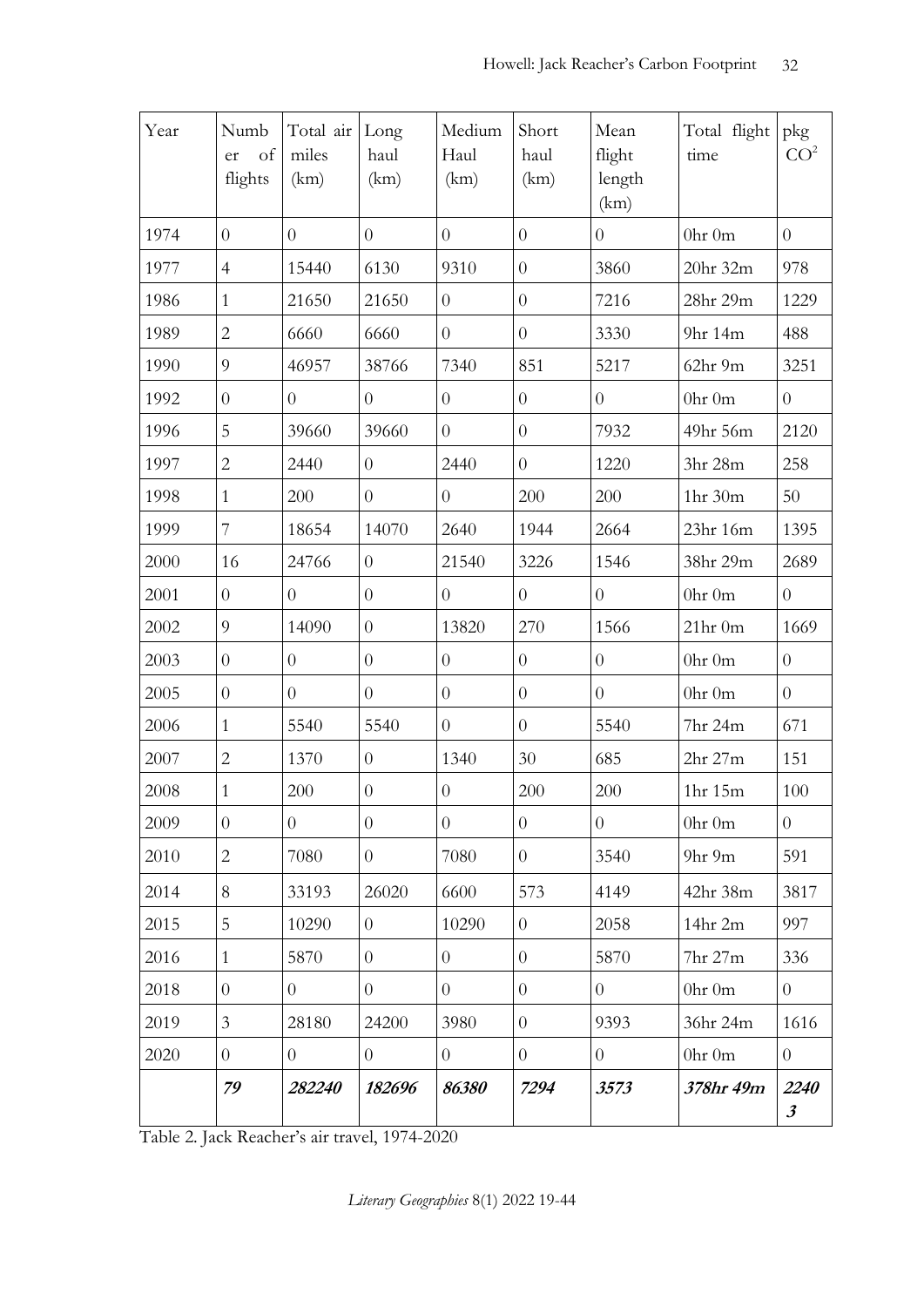fifty different places of his childhood as an Army brat) and career (a hundred different places, including Germany, Belgium, Japan, Korea, the Philippines, Kosovo, Panama, Colombia, and the Lebanon). 'Round and round the world' (Child 1998: 122) Reacher is sent: 'always where someone else told me to be' (Child 2004: 559).

By Reacher's late thirties, he has just had enough. It's not as if he disliked the Army and its peripatetic demands: quite the opposite. Reacher loves the military life, using precisely the same formula as Allon, minus the beef with the '*Long slow periods of nothing much, with occasional bursts of something*' (Child 2014: 157, emphasis in original). Reacher is not at all stultified by being constantly on the move, and movement is life itself rather than its interruption: 'Being static disconcerted him. He had moved around so much in its life it confused him to spend time in any one particular place' (Child 2000: 66). The downsizing of the 'big green machine' after 1989 (Child 2007: 164) is simply the greatest threat to the 'relentless forward motion' that is Reacher's 'organizing principle' (Child 2008: 19). So he quits.

From then on Reacher is constantly in motion, but he has no interest in *travel* in the tourist sense. He has no interest in the exotic and the far-flung, for their own sake: as he bluntly puts as early as *Die Trying*, '"I've seen overseas"' (Child 1998: 124). Reacher is drawn only to the homeland from which he has been exiled since birth. As he ruefully admits, early on: 'I'm like a tourist. Like I'm catching up' (124). He is catching up on *America*, the country he barely knows. In *Die Trying*, which is book 2, when Reacher is a few months shy of his 38th birthday, and only fourteen months out of the army, he is still relatively unfamiliar with the United States: 'he couldn't decode the subtle rhythms and feels and smells of America as well as he wanted to' (71). So he sets out on what comes to be an epic twenty-year journey, an odyssey of motels, diners, bus stops, and cloverleaf highway interchanges. These prosaic sites have more in common with Leopold Bloom than Ulysses, but quite apart from the fact that Joyce's everyman hero never decked his rivals with a lethal headbutt, Reacher has no real or symbolic Ithaca to reach for. The house he inherited from a friend and colleague he gives up, an anchor he doesn't want or need. Home then becomes 'a distant country he knew he would never visit. The journey there was too long to manage. The fare was too high. The sheer difficulty of insinuating himself into an alien lifestyle was impossibly great' (Child 1999: 463).

As an experiment in living, later as a lifestyle choice, later still as a kind of addiction, Reacher takes to life on the road that unspools in front of him like a black ribbon of Morse Code (Child 2005: 73). It is in one sense a return to his fugitive childhood (Child 2001: 239), but he at least gets to decide where he will be the next day, and the one after that. Travel is a constant, but Reacher travels as light as possible, with only his fold-up toothbrush (and in a grudging later concession foisted upon him after 9/11, his passport and an ATM card) for company. With these exceptions, he 'owned the things in his pockets and the clothes on his back and the shoes on his feet. That was all, and that was enough' (Child 2008: 18). He wanders the land, seeing the things he had never had time to see before, going here, going there, staying a night or two, and then moving on. The ethos is summed up in the story 'Everyone Talks': 'No bags, no schedule, no plan. Travel light, travel far' (Child 2017h: 325).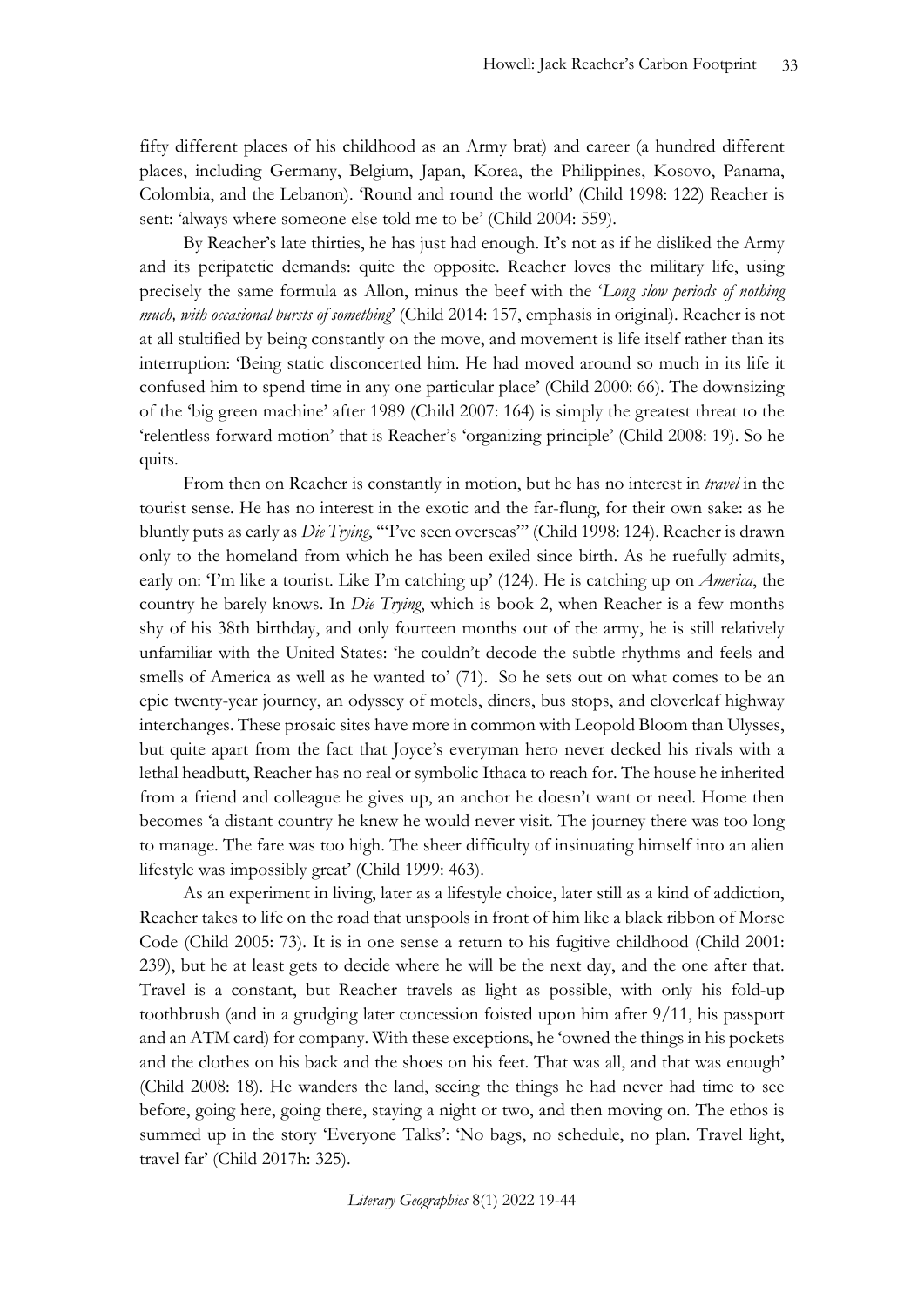It's all quite majestically unlikely, but beautifully reasoned all the same. When challenged, which is often, Reacher is fond of saying that he has to be somewhere, but since he has 'no particular place to go, and all the time in the world to get there' (Child 2019b: 25), nobody else's order is ever imposed on his 'impossible freedom' (Child 1997: 28). He drifts around, in his own estimation, 'like a cheap tourist' (Child 1999: 8). But on reflection this is the very antithesis of tourism. Reacher is transparently content with small towns and out of the way places, the ordinary, the too-easily bypassed. He describes himself, in 'Too Much Time,' as 'Itinerant. Distributed. Transient. Episodic' (Child 2017b: 12). We might label him just as accurately as an *antitourist*:

there were places to go, and there were things to do. There were cities, and there was countryside. There were mountains, and there were valleys. There were rivers. There were museums, and music, and motels, and clubs, and diners, and bars, and buses. There were battlefields and birthplaces, and legends, and roads. There was company if I wanted it, and there was solitude if I didn't. (Child 2011: 427)

Driven on by the 'hobo demon' (Child 2000: 132), Reacher always travels to the end of the line, wherever that might be. He seems for all the world like a psychogeographer, replacing tourist tracks with artificial lines of his own, all angles and whimsy:

the irony of his life was that although he had covered most of the earth's surface, one time or another, he felt he hadn't seen much. A lifetime in the service was like rushing down a narrow corridor, eyes fixed firmly to the front. There was all kinds of enticing stuff off to the sides, which you rushed past and ignored. Now he wanted to take the side trips. He wanted a crazy zigzag, any direction he felt like, any old time he chose. (Child 2000: 208)

Most importantly, Reacher is no more attracted to flying than he is to cars. They are a means to an end, but with plenty to see on his own doorstep, he just doesn't need them. In *Gone Tomorrow* (2009), when his passport has expired, he doesn't rush to renew it. There *are* a few early temptations, naturally. In 1999's *Tripwire*, where the prospect of settled life is dangled before him, Reacher reflects on the attractions of premium flight cosseting. He 'had been flying since birth, first as a soldier's kid and then as a soldier himself, millions of miles in total, but all of them hunched in roaring spartan military transports or folded into hard civilian seats narrower than his shoulders. Travelling first class on a scheduled airline was a completely new luxury' (Child 1999: 398). But this is quickly discounted, as a lifestyle he cannot possibly justify. All subsequent blandishments are renounced: Reacher is not unappreciative of a good meal or a comfortable hotel, but a good cup of coffee will always count for more, and he is happy to put in a good word even for the likes of McDonalds. Reacher has no problem with flying, and occasional novels see him rack up some significant air miles, usually at the behest of the state, but they are relatively rare, and I like him all the more for not being a plaster saint. Far from pious, Reacher is perhaps most commendable for this total indifference to flying. The most telling moment in the entire Reacher oeuvre might just be found in the minor and otherwise far from essential short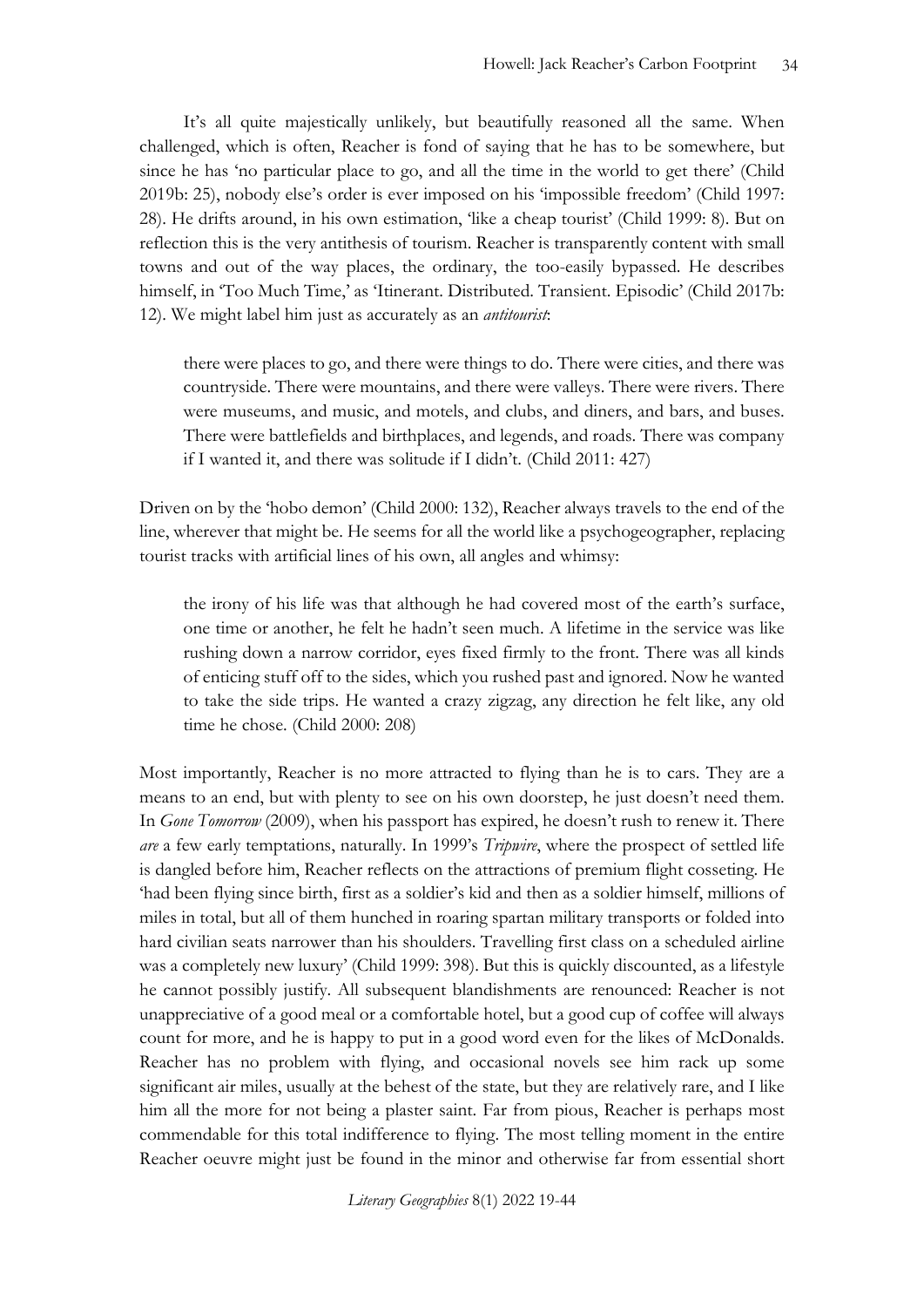story, 'Not a Drill.' Here, we catch Reacher looking up at the sky briefly before he directs his gaze to ground level:

Overhead was a vast high bowl of summer sky, completely cloudless, unmarked except for wispy contrails eight miles up, from transatlantic jet planes heading to and from Europe, in and out of Boston and New York and Washington D.C. Great Circle routes, way up over Canada and Greenland, and then dropping down again to London and Paris and Rome. Straight lines on a spherical planet, but not on a flat paper map. (Child 2017i: 345)

This is a story about black flights and black sites, secret manoeuvres and geopolitical chicanery, and Reacher seems, *momentarily*, in contact with Gabriel Allon's high-stakes geopolitical brinkmanship. Allon might even be on one of these intercontinental flights. But after this reverie, Reacher's eyes return to the road before him, to the core Reacher *territory* of 'nowheresville' (Martin 2020: 18). Reacher increasingly avoids the 'destination' cities that are Gabriel's forte; Reacher simply opts out of their 'warped space' (Grossman 2012: 38), preferring the out-of-the-way places that are the transportation network's byproduct.

Reacher's specialist subject is these *ordinary places*. Cities attract Reacher's interest not because they happen to be Paris or New York or Washington, or wherever, the kind of world traveller destinations to which Daniel Silva transports you, Tripadvisor-style, complete with recommendations for restaurants and signature dishes. For Reacher it is simply the singular and collective *city-ness* of cities that appeals: 'Cities are all different, but they're also all the same' (Child 2005: 165). Time and again Reacher comes back to the mundane appeal of the various combinations and recombinations of 'Geography, and architecture' (Child 2008: 378). He is also, wholly pleasingly, curiously attentive to the local, like the streets in the seemingly nondescript mid-west town of Mother's Rest (Child 2015: 24): 'The town explained itself to him, gradually, street by street.' 'He knew cities' (Child 2019b: 73), it is acknowledged in a late novel, and he is the one fictional character who could make this grand claim without embarrassment, after twenty years on the road in search of America: 'Reacher had seen all kinds of cities, all across America, east, west, north, south, all kinds of sizes and ages and current conditions. He knew their rhythms and their grammars. He knew the history baked into their bricks' (Child 2019b: 17). In fact, there's just such a lot of *geography* to like in the Reacher novels, even when you don't know precisely where the action is set. Child himself has written of the need 'to take geography into account, even if he was being deliberately hazy,' in order to construct a 'plausible geography' (Martin 2020: 137). Reacher himself has a fondness for maps and extols the skill of map reading like a model Geography ambassador. But, above all, it is Reacher's practised appreciation for the ordinary that appeals. I can't think right now of any other fictional creation, literary or otherwise, with his feet on the ground like this.

So: I come not to berate Reacher but to praise him. As far as travel goes, Reacher sets a pretty decent example, most particularly in his been-there, done-that attitude to anything resembling tourism. His creator has said that 'He can be anywhere and do anything' (Liang 2017: n.p.). But in fact Reacher doesn't travel that far, in global terms. He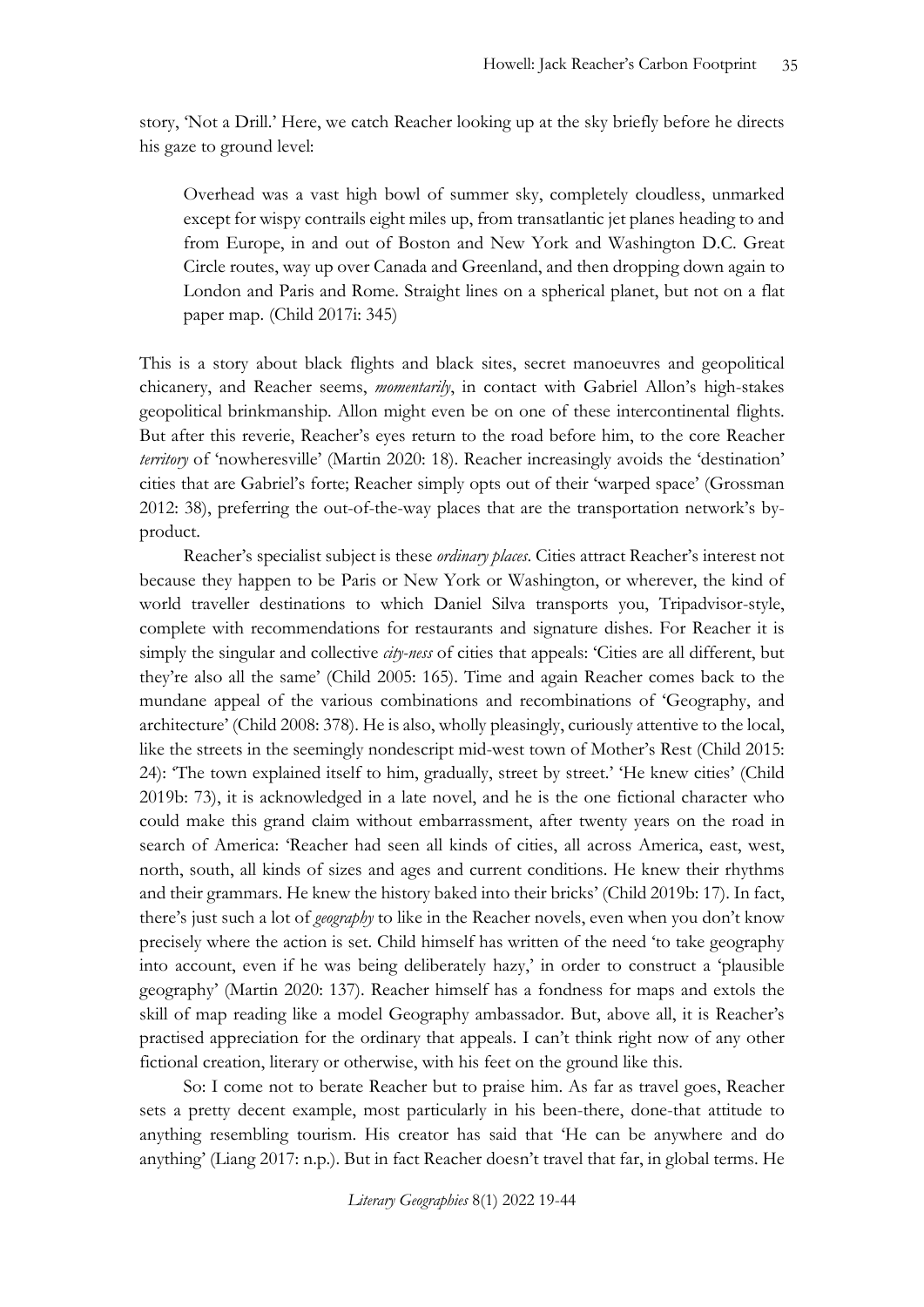certainly doesn't want, doesn't need, to travel in order to validate himself, still less to rush to Instagram to prove that he has been there. I'd add that he doesn't have a home, doesn't drive, uses minimal resources, has no children. He's no 'ecocelebrity,' and his environmental record is far from perfect (few among us could say different), but it's not a bad example, all told.

#### **Conclusions**

With tongue still firmly in cheek, then, I'm offering Jack Reacher as an exemplary citizen, for his attraction to the ordinary at hand, his indifference to planes and cars, and for that matter to houses and property and progeny. He's a big guy, but his carbon footprint is pretty commendable.

But in finding lots to admire, not only in Lee Child's work, but also in that of his creation Jack Reacher, am I not doing precisely the same thing as I have been mocking? After all, and it's hardly a spoiler, Reacher doesn't exist. What then is the point of praising him? Isn't this as moralising a move as any made by the enthusiasts of ERB? With respect, the answer is *no*. The existence or otherwise of fictional characters has long been debated, and there is no need to go into the philosophical implications here. The most pertinent point is that no-one bar the most puritan of critics would deny that stories engage us, and that admiring or despising literary characters is one of the enduring satisfactions of fiction. Moreover, fictional characters outlive their authors, migrate across media, attract fans and fandom, reflect but also refract social reality. There is really nothing weird about writing about characters *as if* they exist; it would be unbearably tedious to speak only of character functions and effects.<sup>24</sup> But there is a world of difference between taking characters seriously and suggesting that their behaviour influences our own, at least in simple and straightforward ways. My *jeu d'esprit* of taking Jack Reacher as an example of responsible behaviour is not the same as suggesting that reading Reacher, or any other fiction, makes us better environmental citizens as a direct result. It may follow the 'founding intellectual tenet of ecocriticism' (Clark 2015: 18), but the suggestion that fictional narratives, polite or pulpy, have any kind of primacy in improving mores is a hopelessly heroic notion.

Instead, I offer these observations on the framing of air travel in the Reacher and Gabriel Allon series as a contribution towards understanding the literary geography of popular thrillers like these, the kind of thing that gets dismissed as 'airport fiction,' and thus wholly ignored. This is peculiar: so much has been written about the city and its connection to crime fiction (see for instance Howell 1998), but the role of aeromobility in relation to these kinds of *thrillers* has generated hardly any attention. Literary geography is well-placed to consider these themes. I hope in a small way to indicate how this might be done, and how we might say something substantial about the affinities between air travel and thriller fiction, hoping also that the plane might grab some of the attention that has gone to other forms of transportation.<sup>25</sup> Some of this is straightforward. Obviously, globetrotting spies rely on the infrastructure of international travel; the plots in which they are enmeshed depend on it. Only marginally less surprising is the invocation of both the pleasures of air travel (the exotic locales and lifestyles) and its accompanying tedium. Beyond this, however, the telling correspondences between technology and the reader's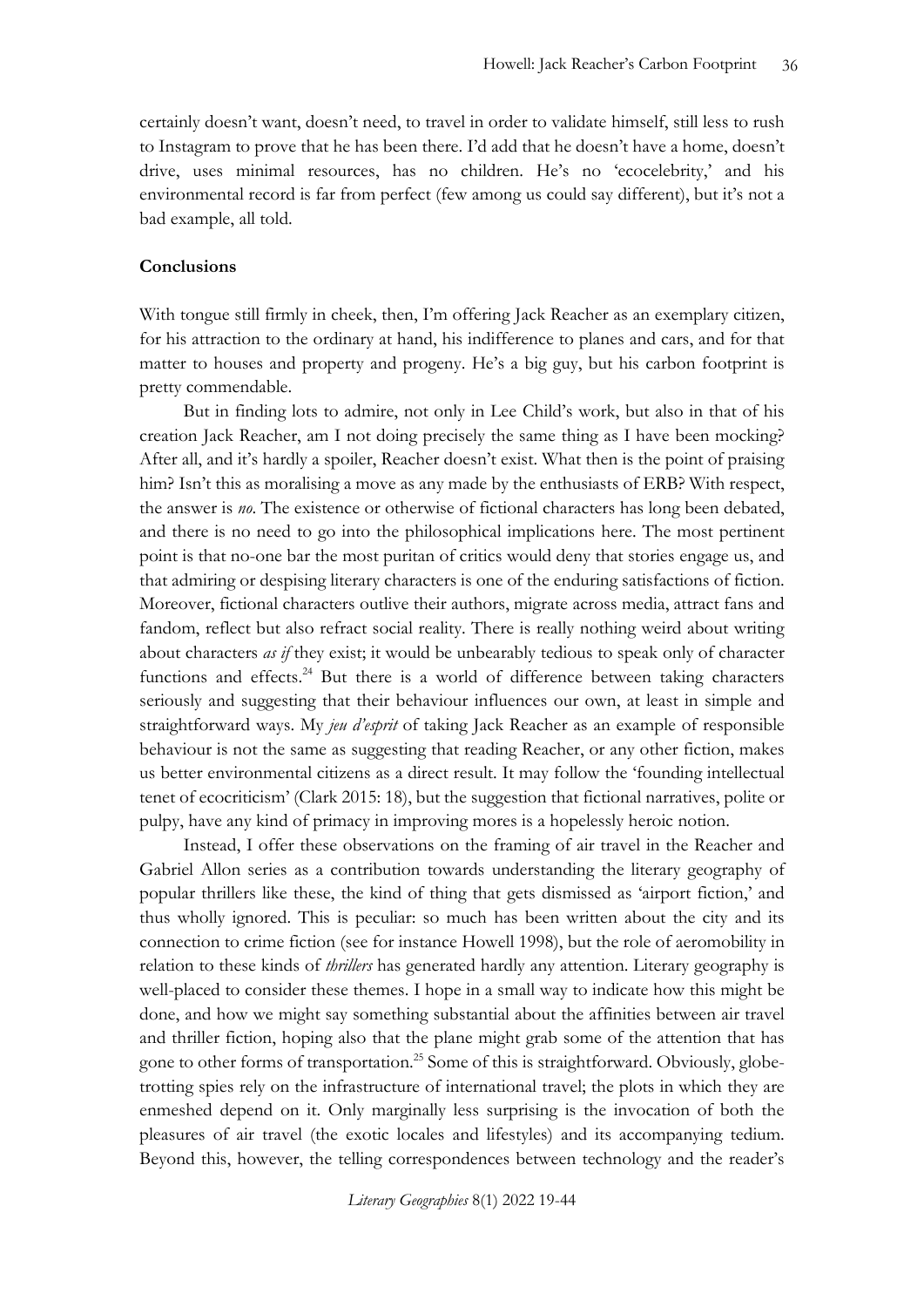experience is worth further exploration, and we should not dismiss such writing as merely easily consumed in transit, or else looking for a functional *explanans* that militates against serious or discriminating critical attention. I am thinking here of the ways in which a literary geography of air travel might develop the focus of Jonathan Grossman's discussion of the transport revolution of the nineteenth century, specifically 'The way the passenger transportation system networks people, warps space and time, and transforms the art of the novel, which provides a means for its comprehension' (Grossman 2012: 5). Grossman's exemplar is Dickens, and we should make the effort to remember that Dickens was above all a *popular* novelist: I also point in this paper to the ways in which the *better* writers can play with the tropes of international travel and tourism in order consciously to subvert them.

If I have taken the further step of carefully calibrating the carbon costs of fictional travel, I hope only to raise questions about what we think these novels do, what effect they have, besides pass the time and please us. My intent here is somewhat sarcastic of the kind of enthusiasm that the ecocritically-minded have expressed, this chilly vision of an environmentally responsible literature. I've tried to argue against the grain of unsubstantiated claims for fiction's efficacy, which at best border on being idealistic platitudes of the motherhood and apple pie variety. What *is* really disturbing, in the thought-experiment I've floated, is the idea that we might need better-behaved fictional characters, and rather fewer badly-behaved ones.

Holding people who don't exist to account is pretty routine, and we are none the better for such policing. Child's pusillanimous Swedish publishers apparently objected to the series' high body count (Martin 2019: 158), perhaps fearful of Reacher's impact on their country's enviably low homicide rates. Hopefully, flight shaming fictional characters is too far even for the most energetically ethical critic. I would like to forestall the possibility of a kind of criticism that takes itself too seriously, and the power of fiction too literally.<sup>26</sup> It may be that fiction doesn't really matter, in these existential circumstances: whether novels have a progressive theme or if they simply deliver cheap thrills. And if they don't matter, or not much, it seems silly to single out the popular thriller for mindless distraction from the tasks at hand. And if they do matter, albeit marginally, we might reflect with a bit more thought, and more generosity, on why and how they can be expected to make a difference. We can't simply praise literary cli-fi (say) as a putatively good influence and condemn the likes of airport fiction as a bad one. In short, I'd retain the right to read irresponsibly, and bat the ball back into the court of those who make great grand claims for the power of stories.

#### **Acknowledgements**

This was a paper written in lockdown conditions, and the irony is certainly not lost on me. It's been a lengthy process turning this enforced necessity/*jeu d'esprit* into an acceptable paper, and I'd like to thank Alex Beaumont and Sheila Hones for their great patience, even when I was a bit grumpy. I would also like to thank the four reviewers who considered this paper in its different forms, even if I haven't taken up all of their suggestions, and even if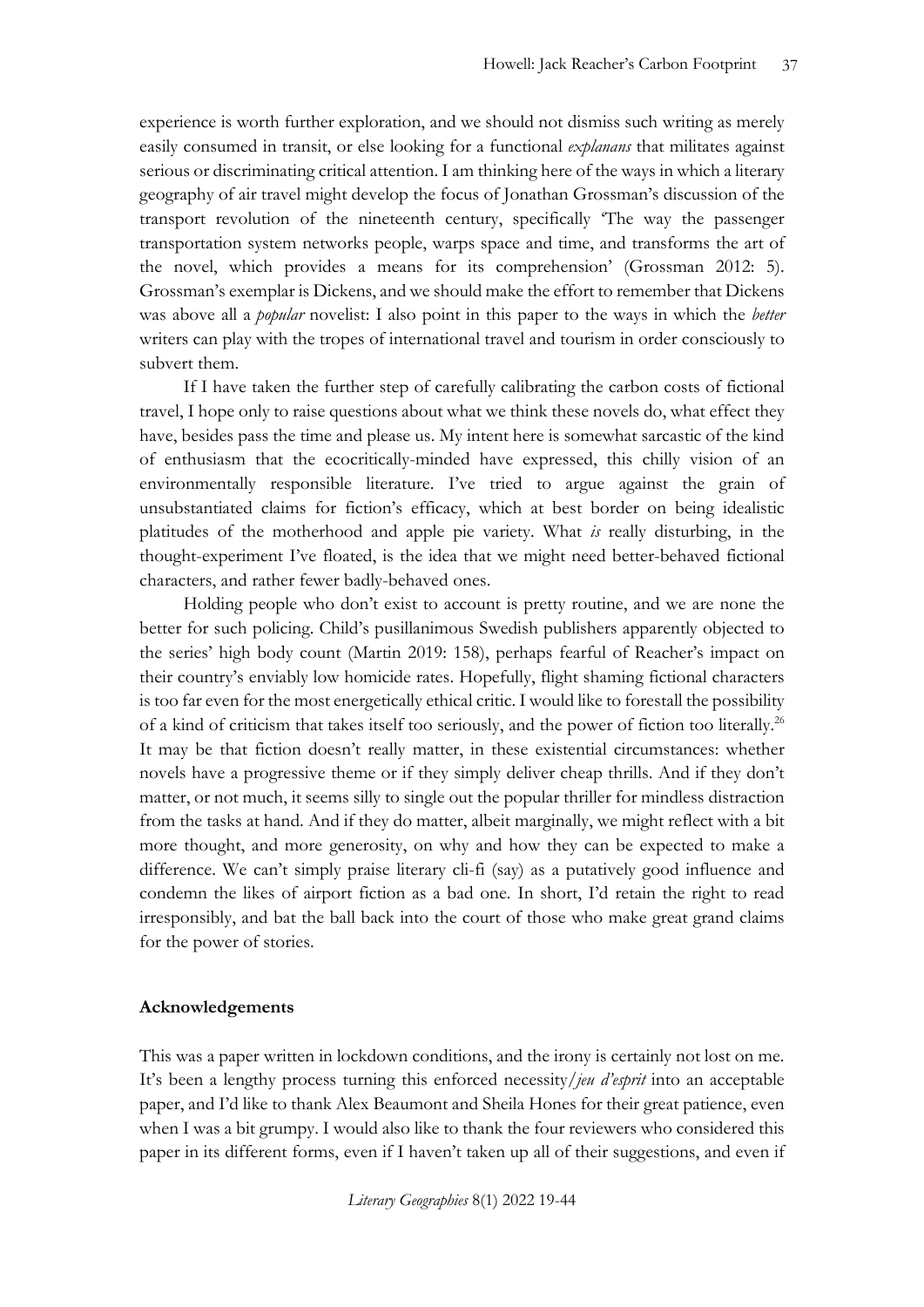my purpose in writing the paper was unclear, which is my fault. This was never ever intended as a spoof, and certainly not a hoax, but I've been playful in the presentation, and it didn't always come across. Finally, I'd like to thank the people who read various versions of this argument, and who gave me the encouragement to persevere. A particular shout out to Alex Govan and George Worrall who clearly qualify in my estimation as 'good' readers – for (a) humouring me, (b) without any duress, asking to read the draft, and (c) claiming that they'd enjoyed it, though this may take us back to (a).

#### **Notes**

<sup>1</sup> In this paragraph, I have run together reading, literature, fiction, and stories/narratives merely for the sake of avoiding the repetition of 'literary and popular fiction'. In this paper, I am interested in fictional narratives, rather than, say, news media, documentaries, or nonfiction.

<sup>2</sup> Here, I disagree with Timothy Clark's suggestion that ecocritical arguments for the efficacy of cultural criticism are distinguished by 'not-quite-full seriousness' (Clark 2015: 196).

<sup>3</sup> Here is a similar statement from Casper Bruun Jensen (2020: 152), conceding in one sentence but repeating the claims for significance in the other: 'Cli-fi, of course, cannot rescue us. It can, however, help us to speculatively sharpen the stakes and imagine the range of possible consequences and responses.'

<sup>4</sup> All education is by definition didactic, but statements like this make me glad that my schooldays are long behind me.

<sup>5</sup>This suggestion does not seem so outlandish given the attention increasingly given to the power of representation, and the inequities inherent in the production and dissemination of stories. There is no space here to cover these issues adequately, but I'm thinking here not just of contemporary anxieties about racism and sexism (in particular), but also of the academic analysis (usually with mass and social media in mind) of 'mediated fiction' and 'usable stories.'

<sup>6</sup> It's obviously an exaggeration to say that I'd welcome the end of the world as an alternative to reading *Solar* again.

<sup>7</sup> These suggestions cannot of course leave such stories to 'speak for themselves' and the hovering attention of informed educators is recommended: 'Readers will not automatically become environmentally educated by the fiction available, which has a mix of motives and messages […] a young reader may need some help to disagree with a story's omniscient and persuasive narrational voice' (Biggar and Webb 2010: 410-11).

<sup>8</sup>Of course, it is not a 'free' market, even with the rise of self-publishing, let alone equitable. But that is another story.

<sup>9</sup>Merve Emre (2017) argues that 'good' and 'bad' readers are the products of social, cultural, and political milieux, and their construction ought to be the object of our studies, rather than an initial assumption that we import as a substitute for effective criticism.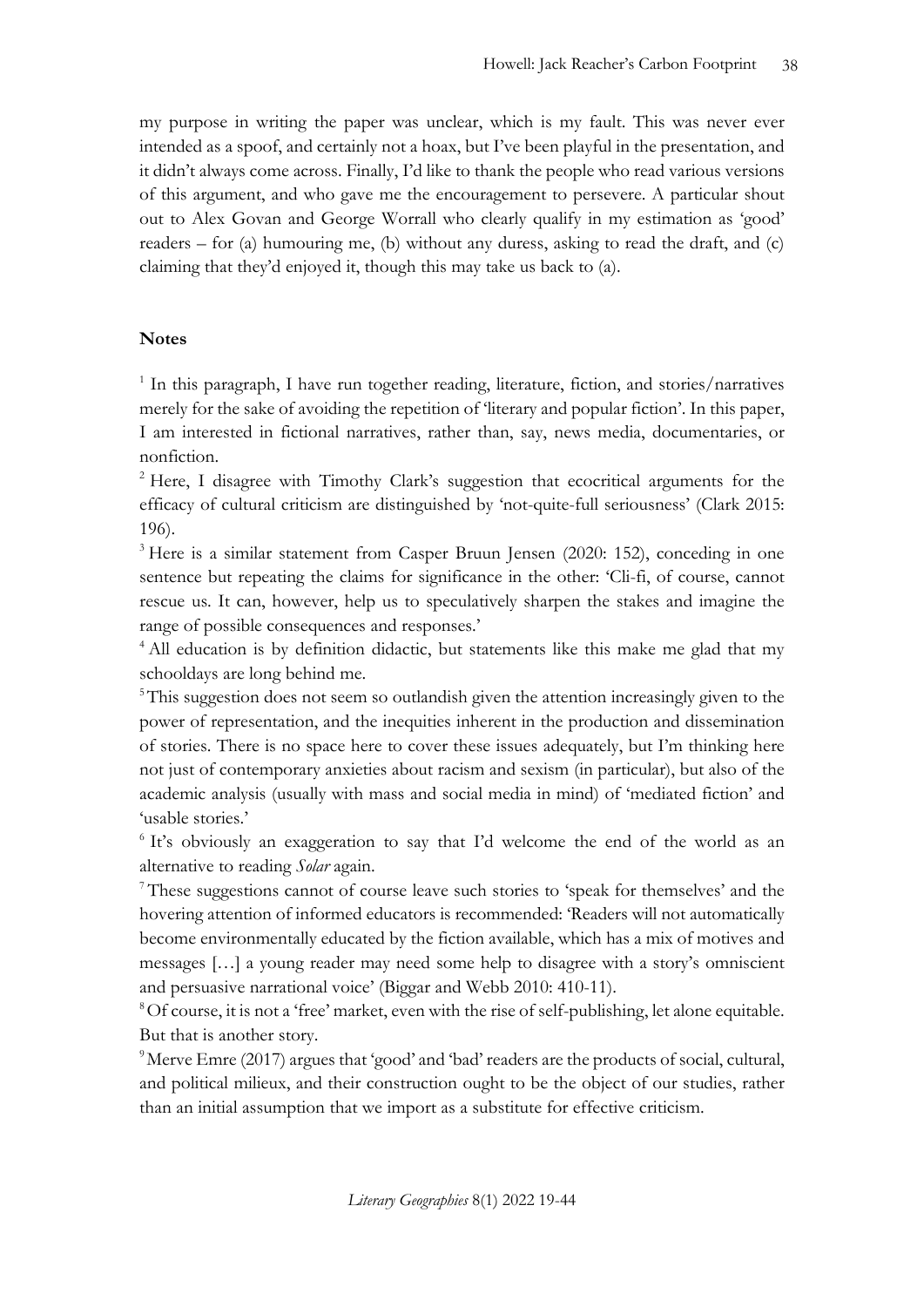$10$  UK readers will recognise this as the endlessly-reiterated tagline for the country's largest supermarket chain, a company frequently accused of greenwashing.

<sup>11</sup> 'A righteous avenger for our troubled times' is a paperback strapline for the Reacher stories.

 $12$ There is no better guide here than Vermeule (2010).

<sup>13</sup> 'Anthropocene disorder is coined to name a lack of proportionality, not out of a sense of old norms of consideration and demarcation calling to be restored, but of a loss of proportion *tout court*, vertiginously and as yet without any clear alternative' (Clark 2015: 147).

 $14$  I want to show how easy it is to illustrate a thesis that is at best inadequate and at worst perverse. The fact that three reviewers of earlier drafts urged me to make the case for a low-carbon literary criticism stronger surely proves my point. I am trying here to provoke a discussion about the limits of fictional influence and the nature of fictional responsibility in our serious times. The wider argument is that we might take a moment to ask questions about what, in the climate emergency, we expect fiction to be and to do.

<sup>15</sup> See Child, B. (2018). The granddaddy of such critiques, Bennett (1983), is by comparison far more subtle and engaging.

<sup>16</sup> Most prominently, the critic Wayne Booth, and the philosophers Martha Nussbaum and Richard Rorty.

<sup>17</sup> See [https://travelsofadam.com/2012/05/ian-mcewan-books-for-travel-inspiration/,](https://travelsofadam.com/2012/05/ian-mcewan-books-for-travel-inspiration/) last accessed 17 August 2021.

<sup>18</sup> In this regard, Lee Child is not a great exemplar. Daniel Silva's research trips must also be pretty effective in racking up the air miles.

<sup>19</sup> Read, and thoroughly disapprove of, [https://luxeadventuretraveler.com/how-to-travel](https://luxeadventuretraveler.com/how-to-travel-like-james-bond/)[like-james-bond/,](https://luxeadventuretraveler.com/how-to-travel-like-james-bond/) last accessed 17 August 2021.

<sup>20</sup> In the later novels Gabriel has risen through the ranks to spymaster himself.

<sup>21</sup>It's a surprise to me how interested several reviewers were in the methodology, but these figures have been carefully arrived at even though my intent is satirical. These calculations of air travel and carbon consumption have been made by charting the journeys described or required by the movements of the principal character, noting distance travelled, nature of transport (private plane, commercial flight, premium or economy class). In some instances, nearest likely airport has been used for my estimates. All calculations available from the author. I have used the United Airlines definitions: short haul = less than 700 miles/1100km; medium = 700-3000miles/1100-4800km; long haul = over 3000 miles/4800km. Distances have been calculated usin[g](http://www.webflyer.com/travel/mileage_calculator/getmileage.php?) [http://www.webflyer.com/](http://www.webflyer.com/%20travel/mileage_calculator/) [travel/mileage\\_calculator/,](http://www.webflyer.com/%20travel/mileage_calculator/) flight times using [https://www.travelmath.com/flying-time,](https://www.travelmath.com/flying-time) and carbon emissions using [https://www.icao.int/environmental](https://www.icao.int/environmental-protection/Carbonoffset/Pages/default.aspx)[protection/Carbonoffset/Pages/default.aspx.](https://www.icao.int/environmental-protection/Carbonoffset/Pages/default.aspx) These websites have last been accessed 17 August 2021. Flights have been calculated using economy class unless there is textual evidence to believe otherwise. I have used first class/premium for private aircraft trips. For helicopters, I have made calculations of roughly 11 kg  $CO<sub>2</sub>$  per 100pkm. For small aircraft, roughly 150kph, and 75kg CO<sub>2</sub> per hour. For turboprops, roughly 500kph, and  $90\text{kg CO}_2$  per hour. The chronology of the Allon books, unlike Reacher, is typically precise,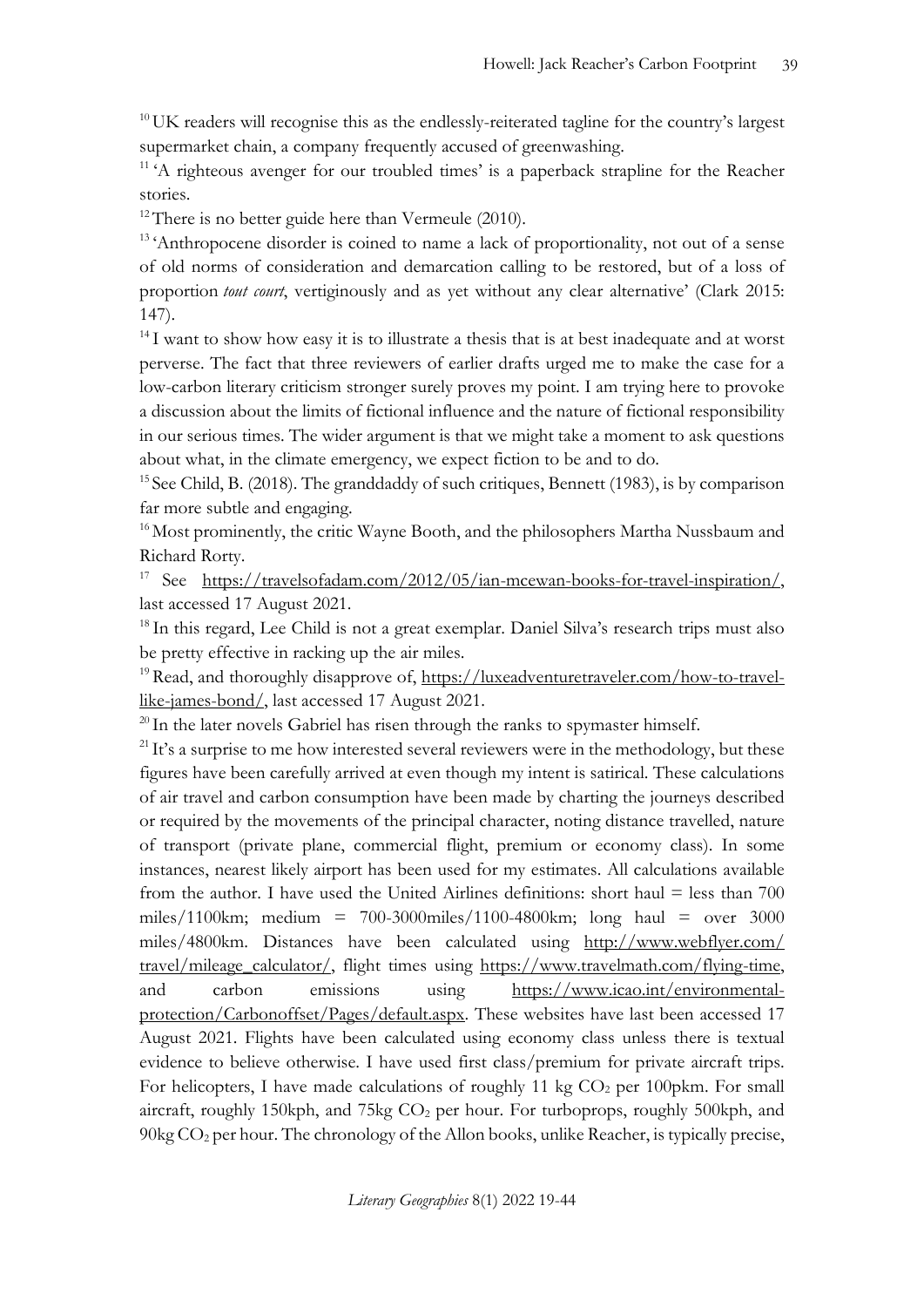and most of the action is placed in the year before the year of publication, which explains my first column. All data and calculations available from the author by request.

<sup>22</sup> See [https://en.wikipedia.org/wiki/Airport\\_novel#Writers\\_of\\_airport\\_novels,](https://en.wikipedia.org/wiki/Airport_novel#Writers_of_airport_novels) last accessed 17 August 2021.

<sup>23</sup> To explain: quite a few of Reacher's 100 million readers reacted with astonishment that the film versions starred the 5'7''/1.7m actor.

<sup>24</sup> The 'how many children had Lady Macbeth?' question, a literal dunderheadedness wrongly identified with A.C. Bradley, has been routinely scoffed at for nearly a hundred years. It became a founding gesture in literary criticism: 'Theorists have long fashioned themselves as crusaders against the pleasures and dangers of literary absorption, reacting suspiciously to the ordinary pleasures people take in literary characters, replying to fiction's barbaric yawp with a stentorian no!' (Vermeule 2010: 16). But there is no need to be so pious, as shown by work on the cultural afterlife of character, on fans and fan communities, and above all on cognitive approaches to literature.

 $25$  One relatively recent standout is Jonathan Grossman's brilliant (2012) exploration of the mid-nineteenth century British road and rail transportation network, but this can be supplemented by Livesey (2016).

<sup>26</sup> Perhaps all novels are 'a practically pointless protest against the fate of the universe' (Martin 2020: 98).

#### **Works Cited**

- Adey, P. (2008) 'Aeromobilities: Geographies, Subjects and Vision.' *Geography Compass*, 2(5), pp. 1318-1336.
- Allen, M. (2005) 'A Novel View of Global Warming.' *Nature*, 433(198). [Online] [Accessed 7 June 2020] https://www.nature.com/articles/433198a
- Augé, M. (2009) *Non-Places: Introduction to an Anthropology of Supermodernity*. London: Verso.
- Auyoung, E. (2019) *When Fiction Feels Real: Representation and the Reading Mind*. Oxford: Oxford University Press.
- Bayard, P. (2016) *How to Talk About Places You've Never Been*. London: Bloomsbury.
- Beach, R., Share, J., and Webb, A. (2017) *Teaching Climate Change to Adolescents: Reading, Writing, and Making a Difference*. New York: Routledge.
- Bennett, T. (1983) 'James Bond in the 1980s.' *Marxism Today*, June, pp. 37-39.
- Bigger, S., and Webb, J. (2010) 'Developing Environmental Agency and Engagement Through Young People's Fiction', *Environmental Education Research*, 16(3-4): pp. 401- 414.
- Bloom, D. (2015) 'Why Cli-Fi Matters.' [Online] [Accessed 7 June 2020] <https://medium.com/@clificentral/why-cli-fi-matters-39a0a292953c>
- Brantlinger, P. (1982) 'What is "Sensational" about the "Sensation Novel"?' *Nineteenth-Century Fiction*, 37(1), pp. 1-28.
- Brooks, L. (2007) 'Fasten your Seatbelts …' *Guardian*, 28 July 2007. [Online] [Accessed 7 June 2020] [https://www.theguardian.com/books/2007/jul/28/featuresreviews.](https://www.theguardian.com/books/2007/jul/28/featuresreviews) guardianreview14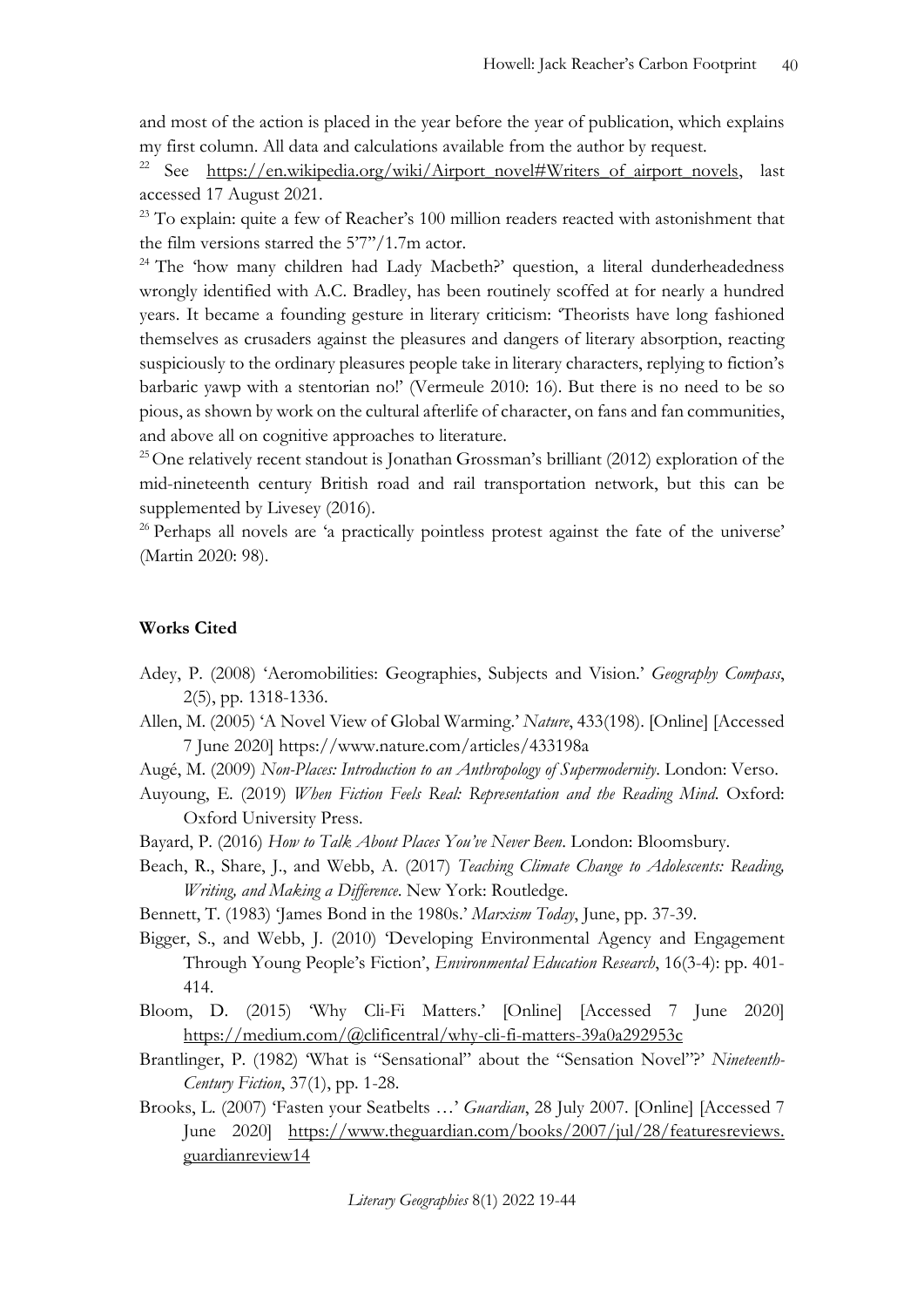- Child, B. (2018) 'Time's Up: Is 007 Too Toxic for the #MeToo Era?' *The Guardian*, 30 January [Online] [Accessed 7 June 2020] <https://www.theguardian.com/film/> 2018/jan/30/times-up-for-james-bond-is-007-too-brutish-for-the-me-too-era
- Clark, T. (2015) *Ecocriticism on the Edge: The Anthropocene as a Threshold Concept*. London: Bloomsbury.
- Cohen, M. (2007) '"*Flaubert lectrice*": Flaubert Lady Reader.' *MLN* 122(4), pp. 746-758.
- Dierikx, M. (2008) *Clipping the Clouds: How Air Travel Changed the World*. Westport CT: Prager.
- Elmore, J. (ed) (2020) *Fiction and the Sixth Mass Extinction: Narrative in an Era of Loss*. Lanham MD: Rowman & Littlefield.
- Emre, M. (2017) *Paraliterary: The Making of Bad Readers in Postwar America*. Chicago IL: University of Chicago Press.
- Felski, R. (2011) 'Suspicious minds.' *Poetics Today*, 32(2), pp. 215-234.
- Felski, R. (2015) *The Limits of Critique*. Chicago IL: University of Chicago Press.
- Garrard, G. (2013) 'The Unbearable Lightness of Green: Air Travel, Climate Change and Literature.' *Green Letters*, 17(2), pp. 175-188.
- Gottdiener, M. (2001) *Life in the Air: Surviving the New Culture of Air Travel*. Lanham MD: Rowman & Littlefield.
- Grossman, J.H. (2012) *Charles Dickens's Networks: Public Transport and the Novel*. Oxford: Oxford University Press.
- Gössling, S. (2019) 'Celebrities, Air Travel, and Social Norms.' *Annals of Tourism Research*, 79.
- Holder, R.W. (2008) *How Not to Say What You Mean: A Dictionary of Euphemisms*. Oxford: Oxford University Press.
- Howell, P. (1998) 'Crime and the City Solution: Crime Fiction, Urban Knowledge, and Radical Geography.' *Antipode*, 30(4), pp. 357-378.
- Jensen, C.B. (2020) Cli-Fi, Education, and Speculative Futures', *Comparative Education Review* 64(1). [Online] [Accessed 17 August 2021] [https://www.journals.uchicago.edu/](https://www.journals.uchicago.edu/%20doi/pdf/%2010.1086/707328) doi/pdf/ [10.1086/707328](https://www.journals.uchicago.edu/%20doi/pdf/%2010.1086/707328)
- Johns-Putra, A. (2016) 'Climate Change in Literature and Literary Studies: From Cli-fi, Climate Change Theatre and Ecopoetry to Ecocriticism and climate change criticism.' *WIREs Clim Change*, 7, pp. 266-282.
- Kasarda, J.D. and Lindsay, E. (2011) *Aerotropolis: The Way We'll Live Next*. New York: Farrar Strauss Giroux.
- Landy, J. (2009) 'A Nation of Madame Bovarys: On the Possibility and Desirability of Improvement through Fiction.' In Hagberg, G.L. (ed) *Art and Moral* Criticism. London: Wiley, pp. 63-94.
- Leggett, B. (2012) 'Departures: The Novel, the Non-Place and the Airport.' *Alluvium*, 1(4). [Online] [Accessed 7 June 2020] <https://www.alluvium-journal.org/2012/09/01/> departures-the-novel-the-non-place-and-the-airport/
- Liang, A. (2017) 'Lee Child Talks about Opioids, Jack Reacher, and "The Midnight Line".' *The Amazon Book Review* 6 November [Online] [Accessed 7 June 2020] [https://www.amazonbookreview.com/post/6ffad6f1-73cb-4f47-93be-](https://www.amazonbookreview.com/post/6ffad6f1-73cb-4f47-93be-2e320eec87b8/lee-child-talks-about-opioids-jack-reacher-and-the-midnight-line)[2e320eec87b8/lee-child-talks-about-opioids-jack-reacher-and-the-midnight-line](https://www.amazonbookreview.com/post/6ffad6f1-73cb-4f47-93be-2e320eec87b8/lee-child-talks-about-opioids-jack-reacher-and-the-midnight-line)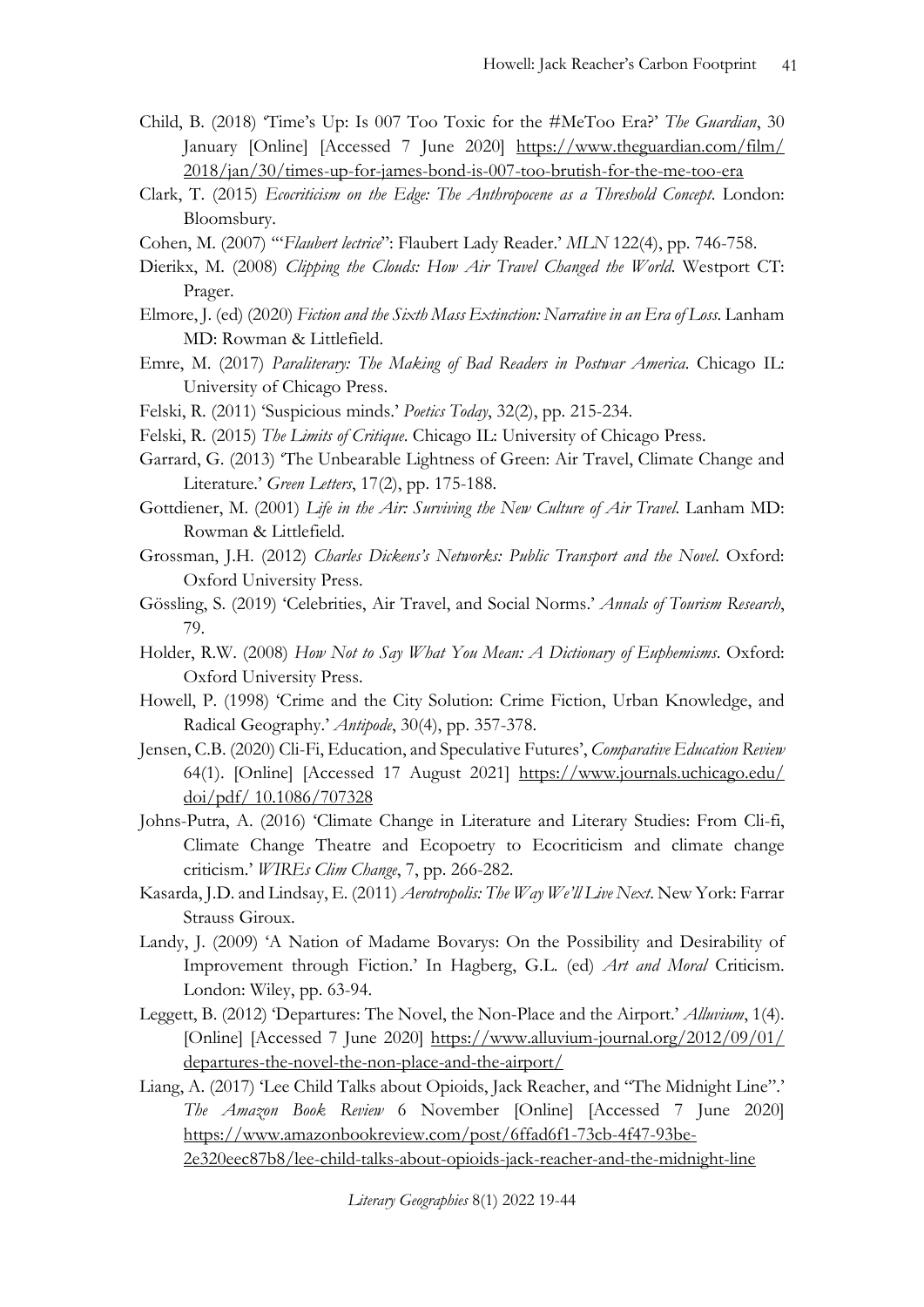- Livesey, R. (2016) *Writing the Stage Coach Nation: Locality on the Move in Nineteenth-Century British Literature*. Oxford: Oxford University Press.
- Marquez, V. (2019) *Landside/Airside: Why Airports Are the Way They Are*. Houndmills: Palgrave Macmillan.
- Martin, A. (2019) *With Child: Lee Child and the Readers of Jack Reacher*. Cambridge: Polity Press.
- Martin, A. (2020) *Reacher Said Nothing: Lee Child and the Making of* Make Me. Cambridge: Polity Press.
- Maughan, C. (2019) 'Collective Unconsciousness: Climate Change and Responsibility in Ian McEwan's *Solar*.' *GeoHumanities*, 5(1), pp. 18-35.
- McEwan, I. (2010) *Solar*. London: Jonathan Cape.
- Mobley, C., Vagias, W.M. and DeWard, S.L. (2010) 'Exploring Additional Determinants of Environmentally Responsible Behavior: The Influence of Environmental Literature and Environmental Attitudes.' *Environment and Behavior*, 42(4), pp. 420-447.

Nash, W. (1990) *Language in Popular Fiction*. London: Routledge.

- Nehring, C. (2004) 'Books Make You a Boring Person.' *New York Times*, 27 June 2004.
- Newport, A. (2018) 'Welcome to Flyland: Population 11.9 Million.' *Travel Daily Media* [Online] [Accessed 7 June 2020] https://www.traveldailymedia.com/welcome-toflyland/

Pascoe, D. (2001) *Airspaces*. London, Reaktion.

- Penguin Books (2018) 'Lee Child on Jack Reacher: His Fear of Loneliness Will Get the Better of His Love of Solitude.' [Online] [Accessed 7 June 2020] https://www.penguin.co.uk/articles/2018/nov/lee-child-on-jack-reacherinterview/
- Platten, D. (2010) 'Wired to the World: On Reading Thrillers.' *French Cultural Studies*, 21(4), pp. 267-275.
- Schaberg, C. (2018) *The Textual Life of Airports: Reading the Culture of Flights*. New York: Bloomsbury.
- Schneider-Mayerson, M. (2018) 'The Influence of Climate Fiction: An Empirical Survey of Readers.' *Enviromental Humanities*, 10(2), pp. 473-500.
- Thornber, K. (2017) 'Climate Change and Changing World Literature.' In Siperstein, S., Hall, S., and LeMenager, S. (eds) *Teaching Climate Change in the Humanities*. London: Routledge, pp. 265-271.
- Trexler, A. (2015) *Anthropocene Fictions: The Novel in a Time of Climate Change*. Charlottesville VA: University of Virginia Press.
- Tuhus-Dubrow, R. (2013) 'Cli-Fi: Birth of a Genre.' *Dissent*, 60(3), pp. 58-61.

UK Department of Transport (2014) *Public Experience of and Attitudes towards Air Travel: 2014*. [Online] [Accessed 7 June 2020] <https://assets.publishing.service.gov.uk/> government/uploads/system/uploads/attachment\_data/file/336702/experiencesof-attitudes-towards-air-travel.pdf

- Vermeule, B. (2010) *Why Do We Care About Literary Characters?* Baltimore MD: Johns Hopkins University Press.
- Westphal, B. (2016) 'A Geocritical Approach to Geocriticism.' *American Book Review*, 37(6), pp. 4-5.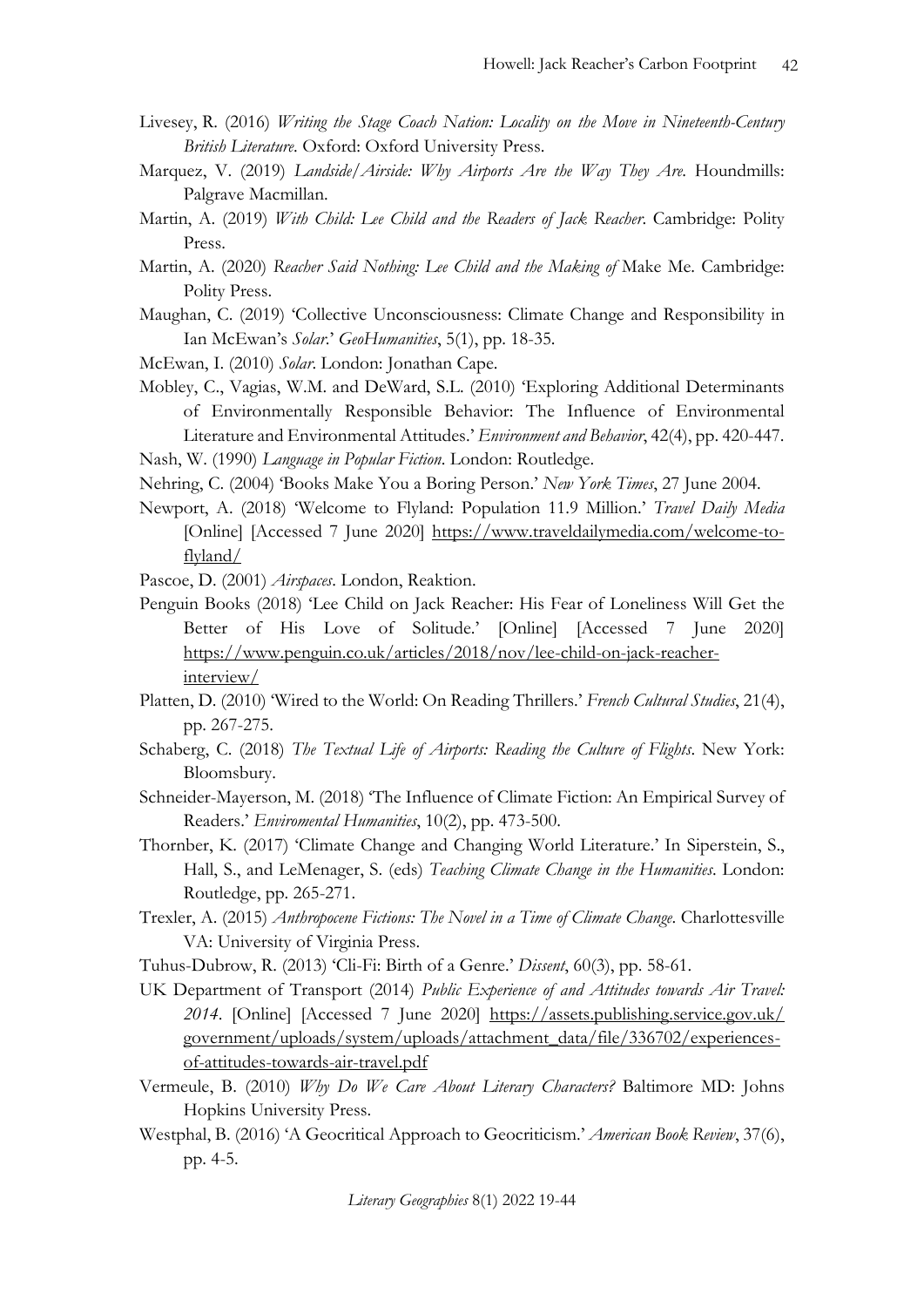White, P.J., Auld, G. and Wells, M. (2021) 'A Critical Analysis of Ecological Sustainability Ideology in Award-Winning Children's Literature.' *Australian Journal of Environmental Education*, 37(2), pp. 147-158.

#### **Appendix A: Gabriel Allon novels by Daniel Silva**

*The English Assassin* (2002) London: Penguin. *The Confessor* (2003) London: Penguin. *A Death in Vienna* (2004) London: Penguin. *Prince of Fire* (2005) London: Penguin. *The Messenger* (2006) London: Penguin. *The Secret Servant* (2007) London: Penguin. *Moscow Rules* (2008) London: Penguin. *The Defector* (2009) London: Penguin. *The Rembrandt Affair* (2010). London: Penguin. *Portrait of a Spy* (2011) London: Penguin. *The Fallen Angel* (2012) London: Penguin. *The English Girl* (2013) London: Penguin. *The Heist* (2014) London: Penguin. *The English Spy* (2015) London: Penguin. *Black Widow* (2016) London: Penguin. *House of Spies* (2017) London: Penguin. *The Other Woman* (2018) London: Penguin. *The New Girl* (2019) London: Penguin. *The Order* (2020). London: Harper Collins. *The Cellist* (2021) London: Harper Collins.

#### **Appendix B: Jack Reacher books and short stories by Lee Child**

*Killing Floor* (1997) London: Transworld. *Die Trying* (1998). London: Transworld. *Tripwire* (1999) London: Transworld. *The Visitor* (2000). London: Bantam Books. *Echo Burning* (2001). London: Transworld. *Without Fail* (2002). London: Transworld. *Persuader* (2003) London: Transworld. *The Enemy* (2004). London: Transworld. *One Shot* (2005) London: Transworld. *The Hard Way* (2006). London: Transworld. *Bad Luck and Trouble* (2007). London: Transworld. *Nothing to Lose* (2008). London: Transworld. *Gone Tomorrow* (2010a) London: Transworld.